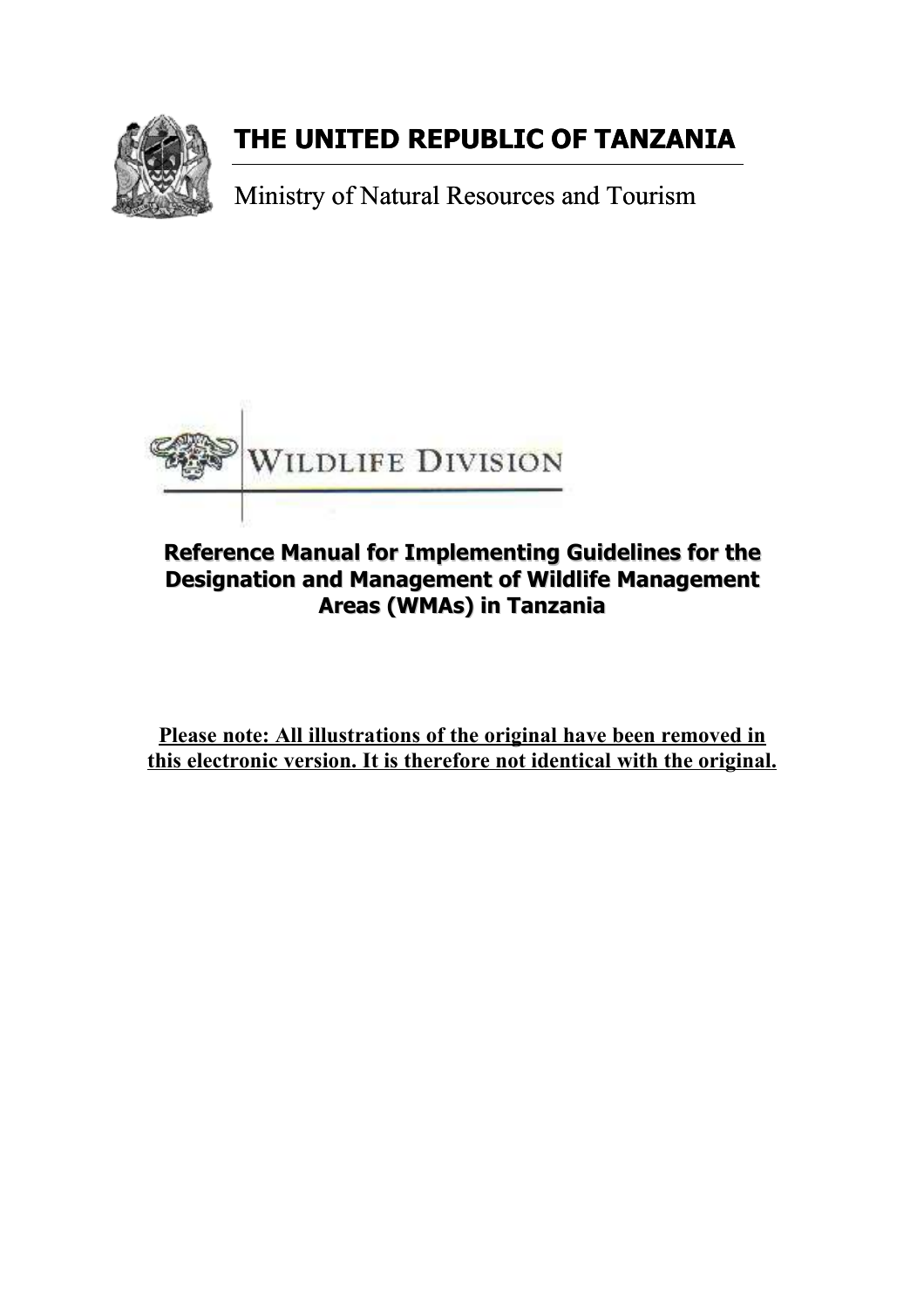WILDLIFE DIVISION

### **Guidelines for the Designation and Management of WMAs**

Nyerere Road, Ivory Room P.O. Box 1994, Dar es Salaam Phone: +255 22 2866408, 2866376 Fax: +255 22 2865836, 2863496 e-mail: wildlife-division@twiga.com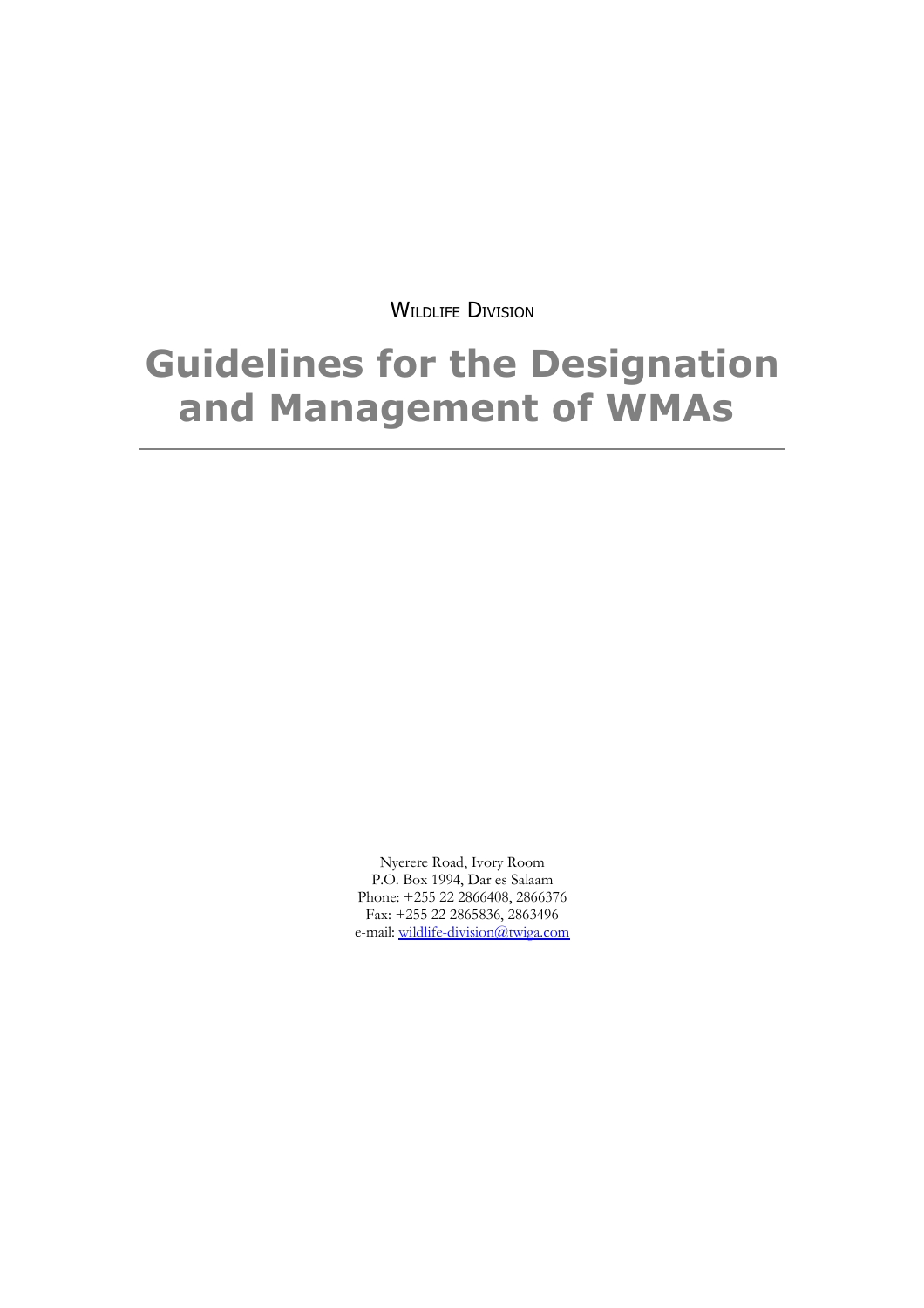# **ABOUT THIS MANUAL**

| <b>Why was the Manual</b><br><b>Written?</b> | The Wildlife Policy of Tanzania advocates the establishment<br>of Wildlife Management Areas (WMAs) as a means to<br>effectively implement Community based Conservation (CBC)<br>activities in Tanzania. WMAs represent new wildlife<br>conservation areas whose management will be done in<br>collaboration with the Wildlife Division, District Councils<br>and other wildlife sector institutions such as the Tanzania<br>National Parks (TANAPA), National Conservation Area<br>Authority (NCAA) and Tanzania Wildlife Research Institute<br>(TAWIRI). In this endeavor, in addition to their conservation<br>role, WMAs will run as business entities parallel to other<br>production systems in the village land, as will be determined<br>by the village land use plan. |
|----------------------------------------------|-------------------------------------------------------------------------------------------------------------------------------------------------------------------------------------------------------------------------------------------------------------------------------------------------------------------------------------------------------------------------------------------------------------------------------------------------------------------------------------------------------------------------------------------------------------------------------------------------------------------------------------------------------------------------------------------------------------------------------------------------------------------------------|
|                                              | This manual therefore, is a tool kit that will enable<br>communities and practitioners in the pilot WMAs to follow<br>through the implementation process in a simple and focused<br>manner.                                                                                                                                                                                                                                                                                                                                                                                                                                                                                                                                                                                   |
| <b>Who is the Manual</b><br>for?             | The information contained in this manual can be useful for<br>a variety of people who are committed to improving<br>community based conservation efforts.<br>The primary<br>audience is communities (users), district councils, non-<br>governmental organizations and other practitioners at<br>community level. The information contained herein may<br>also be useful for wildlife officials, technical staff from<br>different wildlife related organizations and potential<br>investors. In addition, the information in this manual may<br>serve as a supplemental training guide for implementers at<br>all levels in the process of establishing WMAs.                                                                                                                |
| What does the<br><b>Manual offer?</b>        | The manual aims to serve as a user-friendly reference to<br>assist in the implementation of WMAs in designated pilot<br>areas. It offers a detailed and systematic guide on how to<br>with<br>pertaining to the identification,<br>deal<br>issues<br>establishment, initiation and management of WMAs. It also<br>provides a guide on the utilization of resources, the sharing<br>of benefits between and among the different stakeholders,<br>and clarifies how to deal with disputes and conflicts that<br>may arise in the process.                                                                                                                                                                                                                                       |
| How to use the<br><b>Manual</b>              | This manual can be used in many ways depending on the<br>needs of the user.<br>Readers/users who wish to get an<br>overview of the contents and process of establishing WMAs,<br>may want to read it straight through. Others, who are at<br>some stage of implementation in the process of establishing<br>WMAs, may prefer to read only specific sections and then<br>refer to other sections as needed.                                                                                                                                                                                                                                                                                                                                                                    |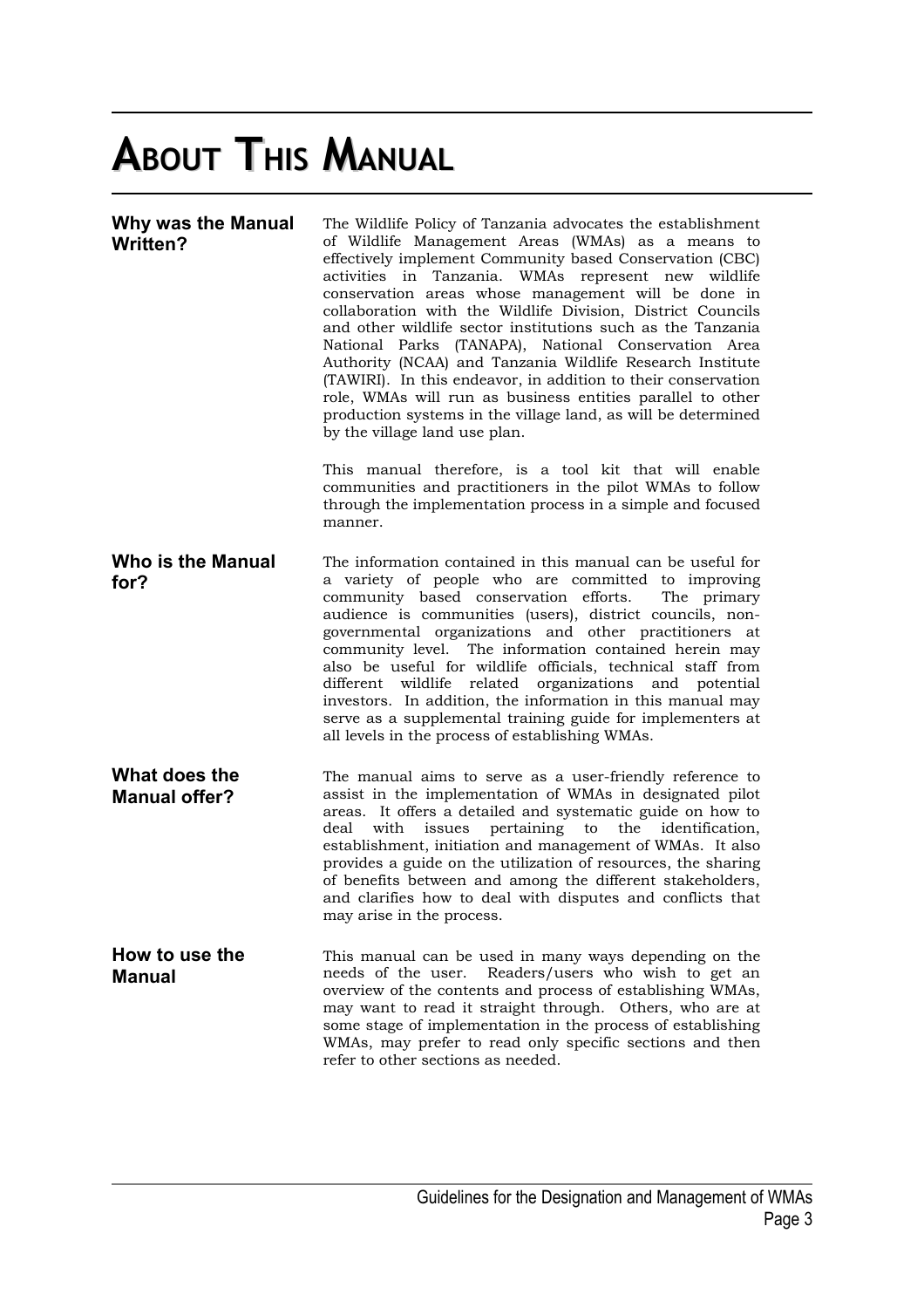# **TABLE OF CONTENTS**

Table of Contents (4)

Foreword (5)

List of Acronyms (6)

Interpretation of Key Concepts (7)

- Part 1: Introduction (10)
- Part 2: Initiation of WMA Establishment (11)
- Part 3: Procedures for the Designation of WMAs (12)
- Part 4: Establishment of WMAs in Traditional Community Areas (13)
- Part 5: Institutions, Structures & Instruments for Managing WMAs (16)
- Part 6: Preparation of Land Use Plans (20)
- Part 7: Preparation of the General Management Plan (22)
- Part 8: Authorization of CBOs to Manage WMA (23)
- Part 9: Granting of User Rights to AA (25)
- Part 10: Investments and Joint Ventures in a WMA (26)
- Part 11: Utilization of Resources in a WMA (29)
- Part 12: Benefits, Revenue and Cost Sharing in a WMA (33)
- Part 13: Institutions in the Management of WMAs (36)
- Part 14: Cross-Cutting Issues (38)

Gender Mainstreaming (38)

Support to WMAs (38)

Capacity Building (39)

Cross Sectoral Coordination (40)

Conflict Management and Arbitration in a WMA (41)

Criminal offences and Penalties (42)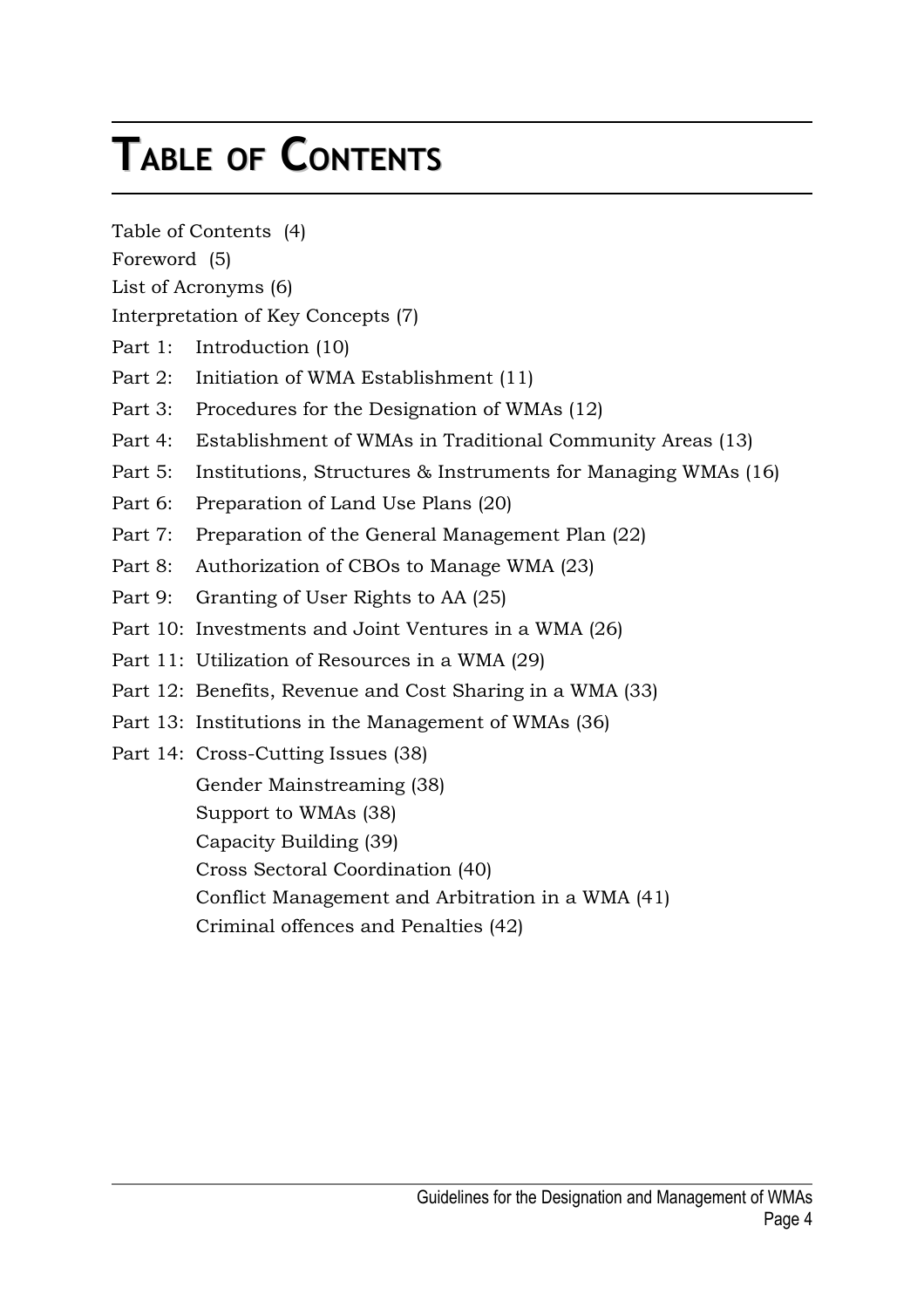# **FOREWORD**

The Guidelines for Wildlife Management Areas are intended to support the implementation of the Wildlife Policy of Tanzania, 1998. These guidelines are administrative rules that are intended to rationalize in practical terms the Wildlife Conservation (Wildlife Management Areas) Regulations, 2002. In a way, the guidelines are supplemental to the Regulations. They amplify and try to clarify certain matters that are contained in the regulations.

Prior to drafting the regulations there were extensive consultations among different stakeholders. In order to do justice to the wide consultations and costs involved in the development of the WMA concept, the drafting of the guidelines have to a great extent adopted the contribution made by different stakeholders and studies carried thereon. An attempt has been made to simplify the guidelines so that they become user-friendly.

The guidelines provide the procedures for establishing WMAs alongside with the process for attaining the status to acquire user rights to the WMA. The different institutions with their roles are reflected including the role of other stakeholders such as NGOs and the private sector.

The opportunities available in the WMA are summarized. There are also crosscutting issues to guide the management of WMAs.

Since the management of wildlife resources by local communities is a new approach to wildlife conservation in Tanzania, it is expected that the experience on the ground will necessitate further improvement of these guidelines. Therefore, all stakeholders are called upon to continue to keep the government informed on new developments on the ground so that these guidelines can be updated to cope with the needs of the time on the ground.

E.L.M. Severe Director of Wildlife 2003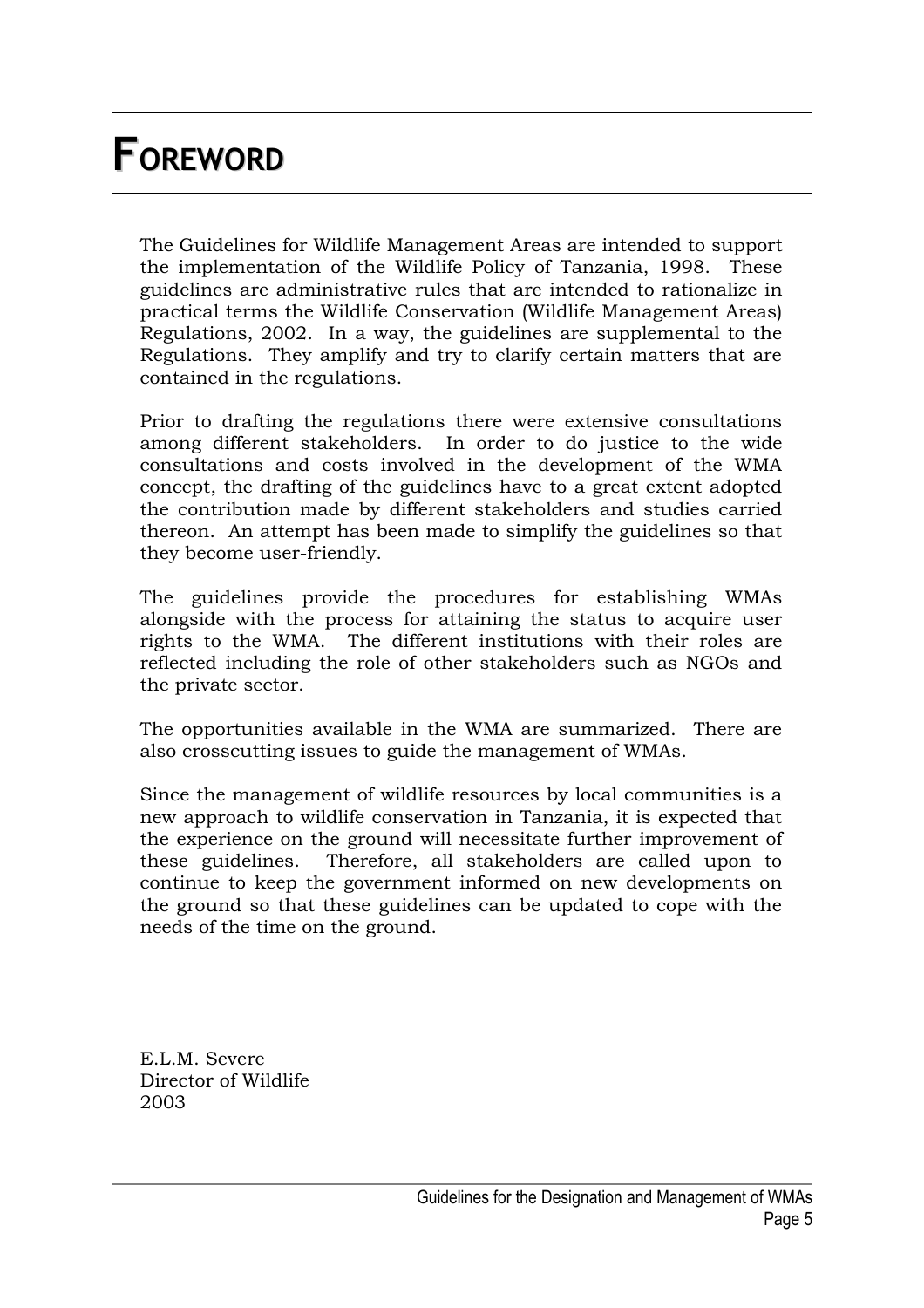# **LIST OF ACRONYMS**

| AA                                                                                                                                                                                                                             |                          | Authorized Association                                       |
|--------------------------------------------------------------------------------------------------------------------------------------------------------------------------------------------------------------------------------|--------------------------|--------------------------------------------------------------|
| APU                                                                                                                                                                                                                            | $\sim$                   | Anti-poaching Unit                                           |
| CBO                                                                                                                                                                                                                            | $\overline{\phantom{0}}$ | Community-Based Organization                                 |
| <b>CITES</b>                                                                                                                                                                                                                   | $\sim$                   | Convention on International Trade in Endangered Species      |
| DBKO                                                                                                                                                                                                                           | $\sim$                   | District Bee-Keeping Officer                                 |
| DC                                                                                                                                                                                                                             | $\sim$                   | District Council                                             |
| DCDO                                                                                                                                                                                                                           | $\sim$ $-$               | District Community Development Officer                       |
| DED                                                                                                                                                                                                                            |                          | District Executive Officer                                   |
| <b>DFO</b>                                                                                                                                                                                                                     |                          | - District Forestry Officer                                  |
| DFsO                                                                                                                                                                                                                           |                          | - District Fisheries Officer                                 |
| DGO                                                                                                                                                                                                                            |                          | - District Game Officer                                      |
| <b>DLO</b>                                                                                                                                                                                                                     |                          | - District Land Officer                                      |
| DNRO                                                                                                                                                                                                                           |                          | - District Natural Resource Officer                          |
| EIA                                                                                                                                                                                                                            |                          | - Environmental Impact Assessment                            |
| EPIO                                                                                                                                                                                                                           |                          | - Environmental Policy and Institutional Strengthening (IQC) |
| GMP                                                                                                                                                                                                                            | $\sim 100$               | General Management Plan                                      |
| GOT                                                                                                                                                                                                                            |                          | - Government of Tanzania                                     |
| GR                                                                                                                                                                                                                             |                          | - Game Reserves                                              |
| LUP                                                                                                                                                                                                                            |                          | - Land Use Plan                                              |
| $M\&E$                                                                                                                                                                                                                         |                          | - Monitoring and Evaluation                                  |
| MNRT                                                                                                                                                                                                                           |                          | - Ministry of Natural Resources and Tourism                  |
| MRALG -                                                                                                                                                                                                                        |                          | Ministry of Regional Administration and Local Government     |
| <b>NCA</b>                                                                                                                                                                                                                     | $\sim$ $-$               | Ngorongoro Conservation Area                                 |
| NCAA                                                                                                                                                                                                                           |                          | Ngorongoro Conservation Area Authority                       |
| NGO                                                                                                                                                                                                                            | $\sim$                   | Non-Governmental Organization                                |
| NP                                                                                                                                                                                                                             | $\sim$                   | <b>National Parks</b>                                        |
| PA and the set of the set of the set of the set of the set of the set of the set of the set of the set of the set of the set of the set of the set of the set of the set of the set of the set of the set of the set of the se |                          | - Protected Area                                             |
| <b>PAC</b>                                                                                                                                                                                                                     |                          | - Problem Animal Control                                     |
| PRA                                                                                                                                                                                                                            |                          | - Participatory Rural Appraisal                              |
| RMZP                                                                                                                                                                                                                           |                          | - Resource Management Zone Plan                              |
|                                                                                                                                                                                                                                |                          | TANAPA - Tanzania National Parks                             |
| <b>TAWIRI</b>                                                                                                                                                                                                                  |                          | Tanzania Wildlife Research Institute                         |
| TWPF                                                                                                                                                                                                                           |                          | Tanzania Wildlife Protection Fund                            |
| <b>VEO</b>                                                                                                                                                                                                                     | $\overline{\phantom{0}}$ | Village Executive Officer                                    |
| VGS                                                                                                                                                                                                                            | $\overline{\phantom{a}}$ | Village Game Scout                                           |
| VLA                                                                                                                                                                                                                            | $\overline{\phantom{a}}$ | Village Land Act, 1999                                       |
| VNRC                                                                                                                                                                                                                           | $\sim$                   | Village Natural Resource Committee                           |
| WCA                                                                                                                                                                                                                            |                          | Wildlife Conservation Act, 1974                              |
| WD                                                                                                                                                                                                                             |                          | Wildlife Division                                            |
| <b>WDC</b>                                                                                                                                                                                                                     | $\overline{\phantom{0}}$ | Ward Development Committee                                   |
| WMAs                                                                                                                                                                                                                           | $\overline{\phantom{a}}$ | Wildlife Management Areas                                    |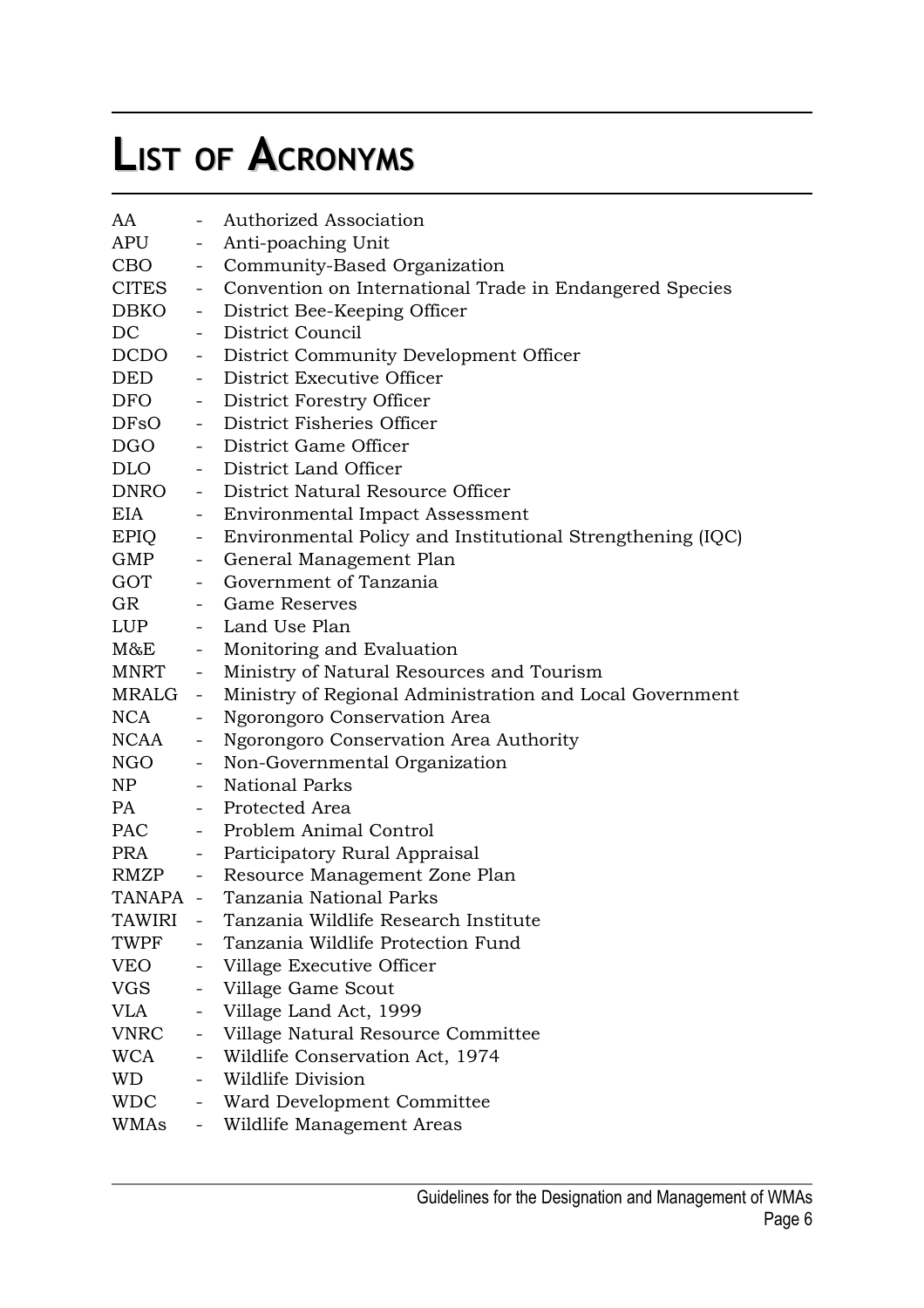# **INTERPRETATION OF KEY CONCEPTS**

In these guidelines, provided the interpretation does not conflict with the regulations…

*Authorized Association (AA)* [refer to the WPT]: means villages, individual groups and designated organizations given the authority to manage wildlife outside NPs, NCA and GRs;

*Authorized Officer:* means a villager game scout designated under the regulations;

*Benefit:* means materials or money derived from the management of a WMA;

*Biological Resources:* means living resources (plants, animals including insects and microorganisms) that exist on planet earth;

*Community:* means local communities as hereunder defined: An Assemblage of Tanzanian citizens, ordinarily residing in a defined geographical area;

*Community-Based Organization:* means an organization whose primary objective is to conserve resources in a manner that facilitates the sustainable utilization of the resources by and for the benefits of local community members ordinarily resident in the resource area;

*Cost:* means monetary, opportunity, ecological, service and social costs incurred during the process of performing a certain activity in a WMA;

*Director of Wildlife* (refer to the WCA of 1974): means the head of the wildlife (component, division, department) within the Ministry responsible for wildlife in the Government of the United Republic of Tanzania;

*District Natural Resources Advisory Body:* means an advisory body established under regulation 27 and includes the Inter-District Natural Resources Advisory Body;

*Ecological Viability:* means the ability of a WMA to continue functioning as a sustainable ecological entry (or part of) with the envisaged uses;

*Economic Value:* means the monetary value of the resource based on allowed uses, consumptive and non-consumptive, as determined by cost/benefit analysis;

### **INTERPRETATION OF KEY CONCEPTS Cont'd …**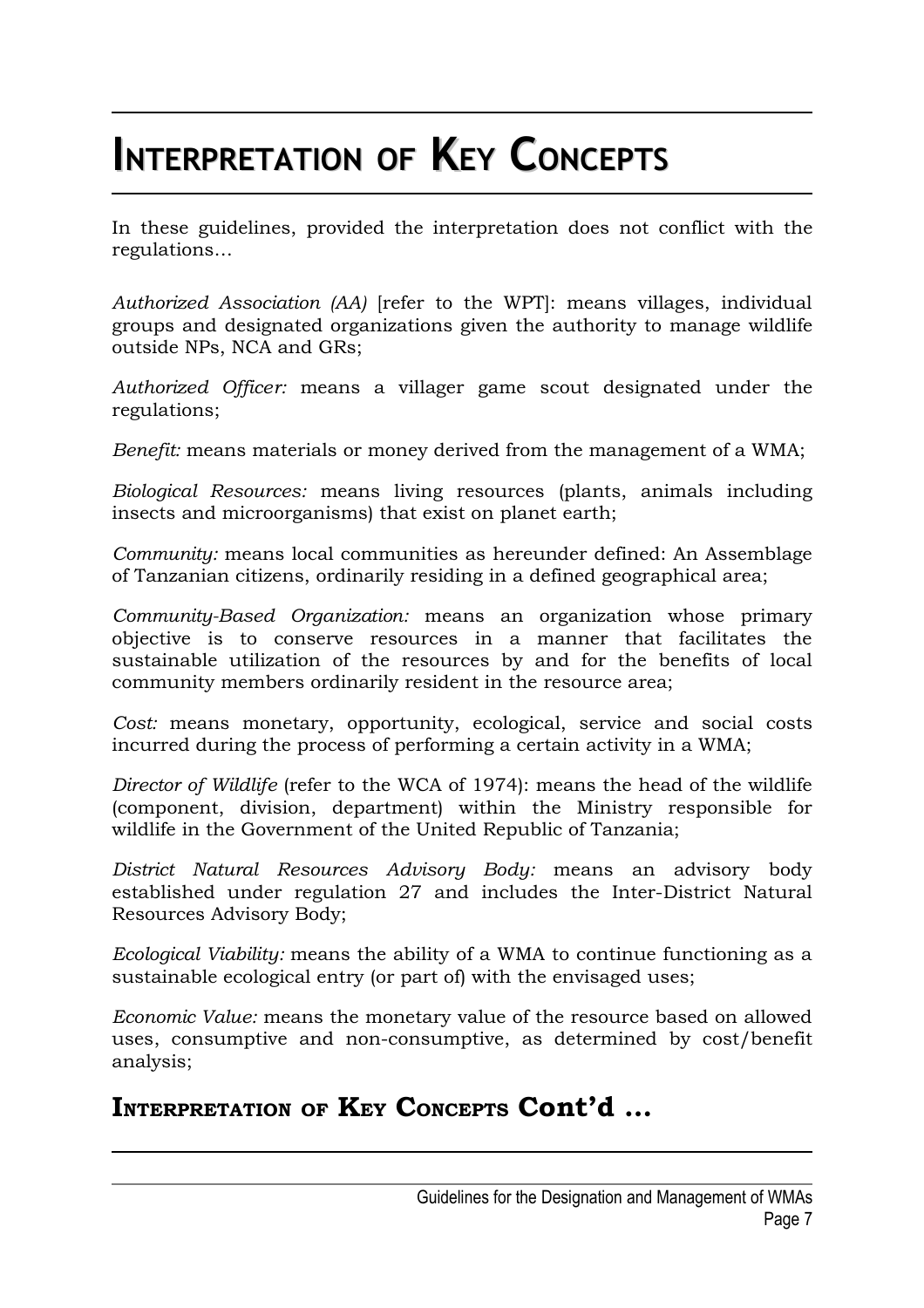*Government Game Scouts:* means employees of the GOT entrusted to protect wildlife resources;

*Guidelines:* means the Guidelines for the Designation and Management of Wildlife Management Areas;

*Inter-District Natural Resources Advisory Body:* means an advisory body established under regulation 27, which deals with more than one district related to one WMA;

*Investment:* means the flow of capital to develop or improve infrastructure and services in a WMA;

*Joint Venture:* means an arrangement between an AA and other parties to undertake specified business matters related to or incidental to the management and protection of wildlife in WMAs with the authorization of the relevant authorities;

*License:* means written permission to utilize resources issued by the relevant Government Authority as prescribed by law;

*Minister* (refer to the WCA 1974): means the Minister for the time being responsible for matters related to the conservation of wildlife;

*Non-biological resources:* means all resources other than living resources of existing or potential economic value to the local communities, e.g. minerals, water, scenic sites, etc.;

*Partnership:* means an agreement involving an AA and other parties in accordance with the provisions of the Law of Contract Ordinance, the Companies Ordinance, CAP. 433, Cap. 212, respectively, and any other relevant Law;

*Permits:* means a written authorization issued by an AA to allow third parties to undertake certain activities in a WMA;

*Regulations:* means the Wildlife Conservation (Wildlife Management Areas) Regulations, 2002;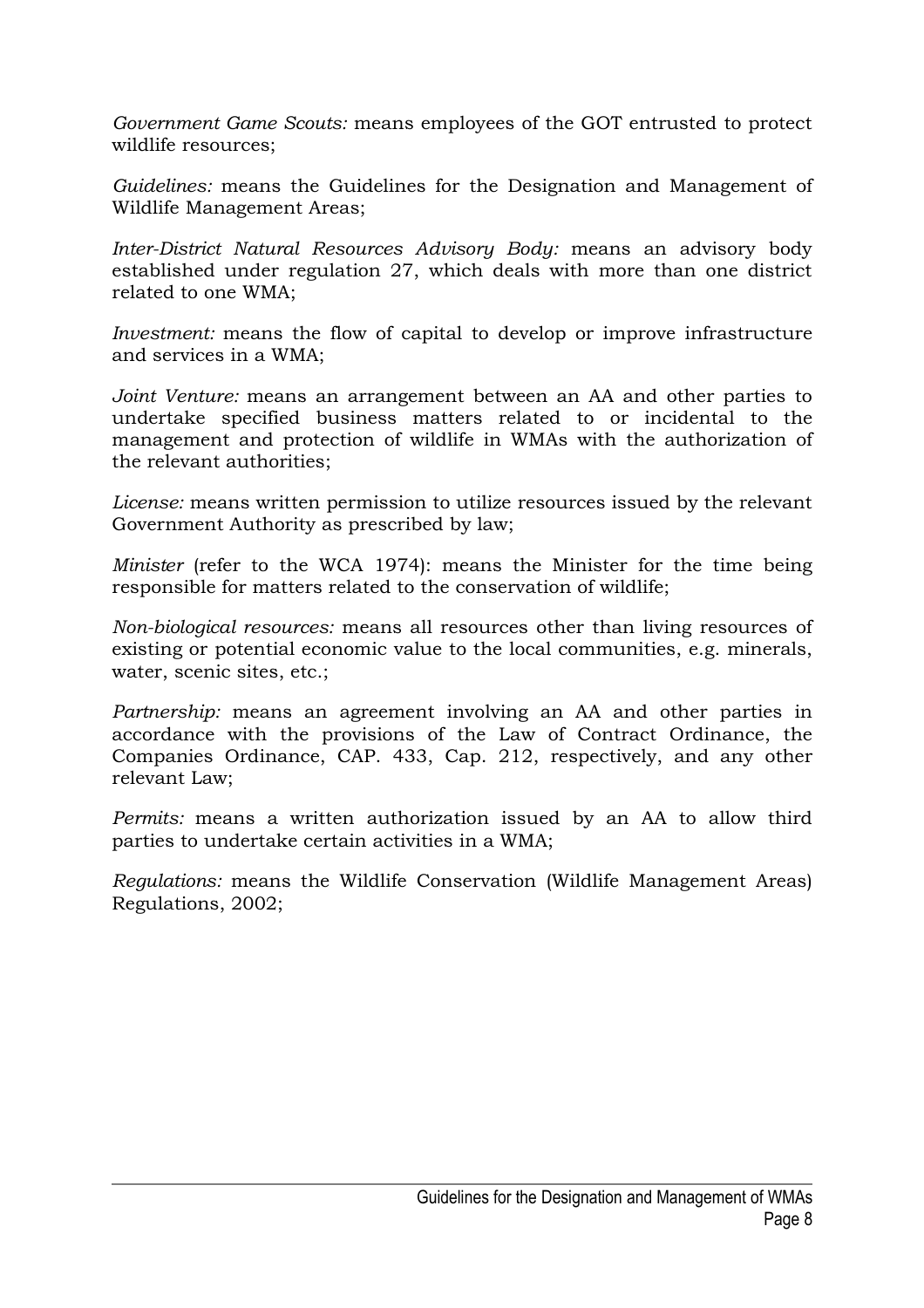### **INTERPRETATION OF KEY CONCEPTS Cont'd …**

*Security of Tenure:* means the authorized period, which an area designated as a WMA will remain as such;

*Sharing:* means the distribution of benefits revenue accrued, and costs incurred in a WMA among communities and/or community members or stakeholders;

*Significant wildlife resources:* means resources in a WMA with respect to abundance, diversity and uniqueness meeting a minimum cut off/ threshold as defined by the Director of Wildlife;

*Tenure:* means the use and occupation of land;

*Traditional communities:* means communities whose diet depends on natural resources by more than 75%

*User rights:* means the permission to use wildlife resources found within the WMA according to the existing laws and regulations;

*Village Game Scouts:* means villagers employed by the AA to protect wildlife resources within a WMA;

*Village land:* means land described under section 7 of the Village Land Act, 1999 and for purposes of these regulations includes lands in occupation and use by traditional communities;

*Village:* means village as described in the Local Government (District Authorities) Act, 1982 and includes the traditional community area designated by the Director;

*Wildlife Management Area* (refer to the WPT): means an area declared by the Minister to be so and set aside by the village government for the purpose of biological natural resource conservation;

*Wildlife* (refer to the WPT): means those species of wild and indigenous animals and plants, and their constituent habitats and ecosystems, to be found in Tanzania, and that are temporarily maintained in captivity or have become established in the wild.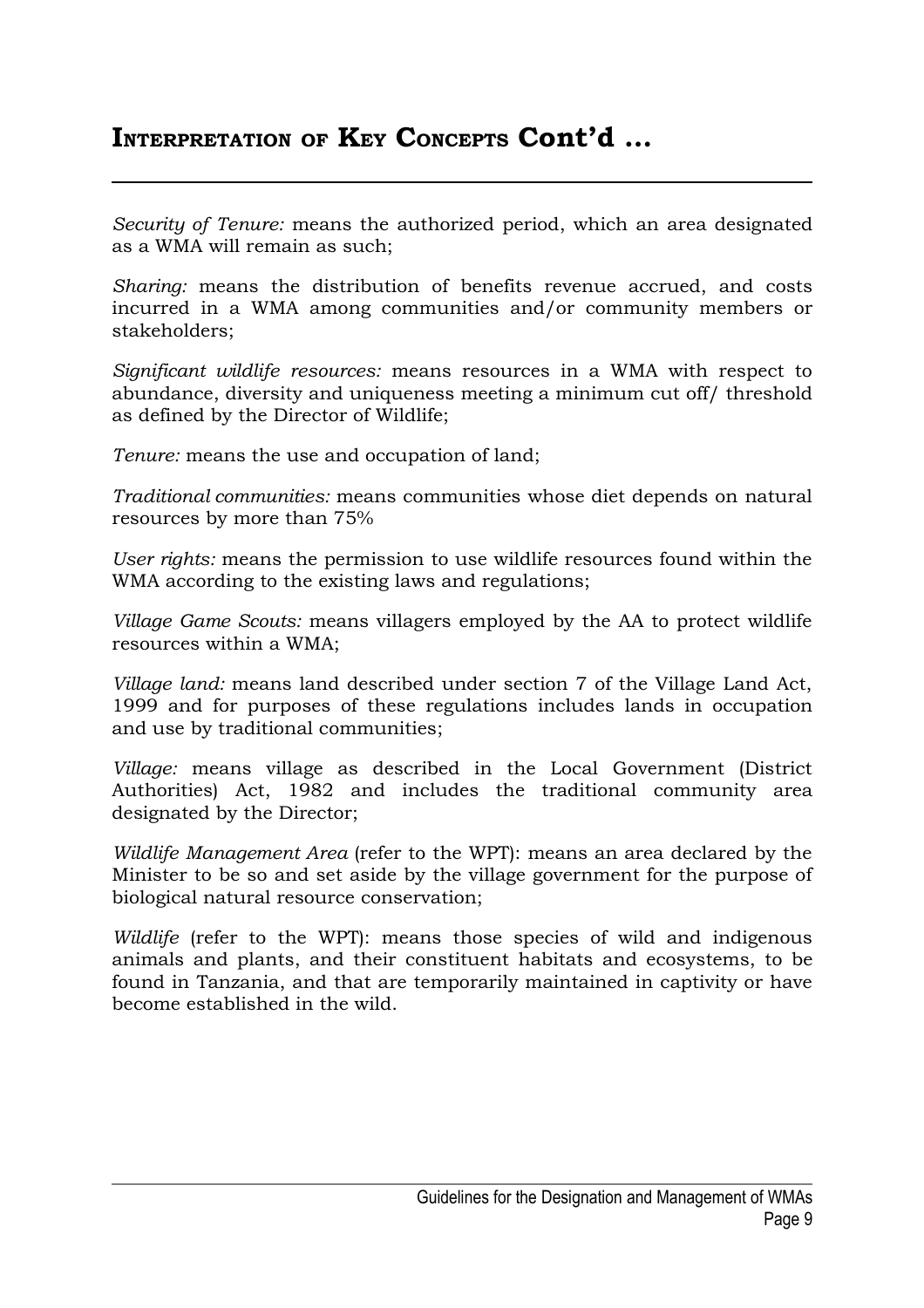### **PART 1: INTRODUCTION**

#### **THE PREMISE FOR THE DRAFTING OF THE GUIDELINES**

These guidelines are made under regulation 78 of the Wildlife Conservation (Wildlife Management Areas) Regulations, 2002.

#### **INTENDED PURPOSE OF THE GUIDELINES**

The guidelines are intended to facilitate effective implementation of the regulations and promote the aspirations of the Wildlife Policy of Tanzania, 1998

The regulations that are made under sections 19 and 84 of the Wildlife Conservation Act, 1974 and these guidelines, are intended to enable the local communities living in villages to participate in the protection and utilization of wildlife resources on village land.

#### **OBJECTIVES OF THE WILDLIFE POLICY OF TANZANIA, 1998**

It is the objective of the Wildlife Policy of Tanzania of 1998 to:

- Promote the conservation of wildlife and its habitats outside core protected areas by establishing Wildlife Management Areas (WMAs);
- Transfer the management of WMAs to locals communities thus taking care of corridors, migration routes and buffer zones, and ensuring that local communities obtain substantial tangible benefits from wildlife conservation;
- Ensure that wildlife is appropriately valued in order to reduce its illegal off-take and encourage its sustainable use by rural communities;
- Create an enabling environment that will ensure that legal and sustainable wildlife schemes directly benefit local communities.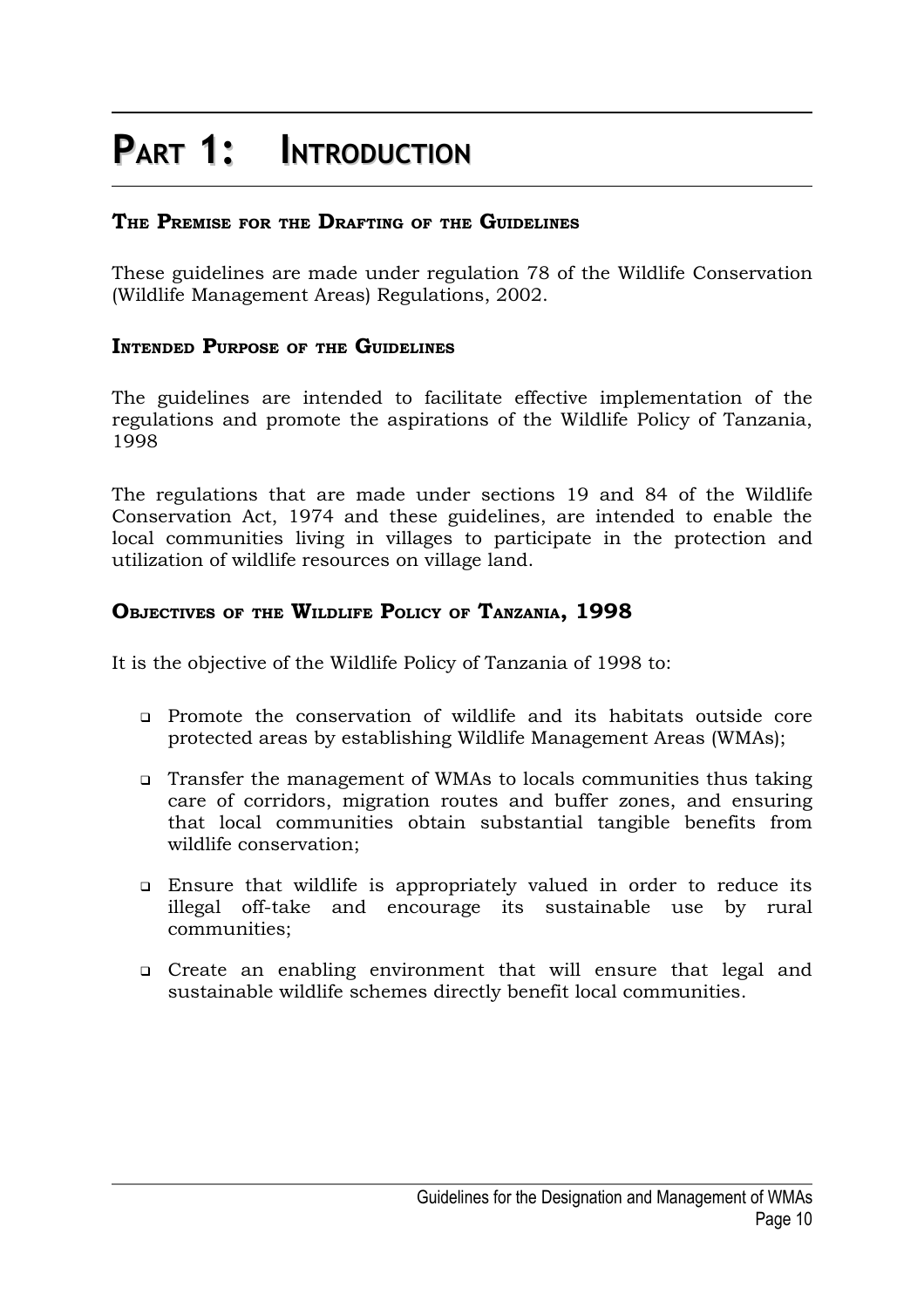# **PART 2: INITIATION OF WMA ESTABLISHMENT**

### **AWARENESS RAISING AND SENSITIZATION OF COMMUNITIES**

Before they can decide whether they would like to establish a WMA, interested villages need to be made aware of the importance and costbenefits of conserving wildlife resources, their rights and benefits as well the procedures to be followed in the designation of a WMA.

The Wildlife Division, in collaboration with wildlife related institutions such as TANAPA, NCAA and District Councils will carry out vigorous sensitization sessions with the villages.

#### **PROCEDURES FOR CARRYING OUT SENSITIZATION**

The sensitization team shall adhere to the following requirements and procedures:

- Possess relevant written permission from the relevant District authorities
- Cooperate with and involve Ward authorities and Village Councils
- Through the Village Council, Convene a Village Assembly and explain to the villagers the objectives, benefits and cost of establishing a WMA and make them aware of the values of the wildlife resources in their area.
- Use other methods such as audio-visuals, drama, songs, posters, fliers, etc. to ensure that the targeted villagers fully understand the idea.
- Target specific community groups, e.g. school children, elders, women, youth, poachers, local leaders, politicians and other influential people.
- Get feedback from the villagers through the Village Assembly.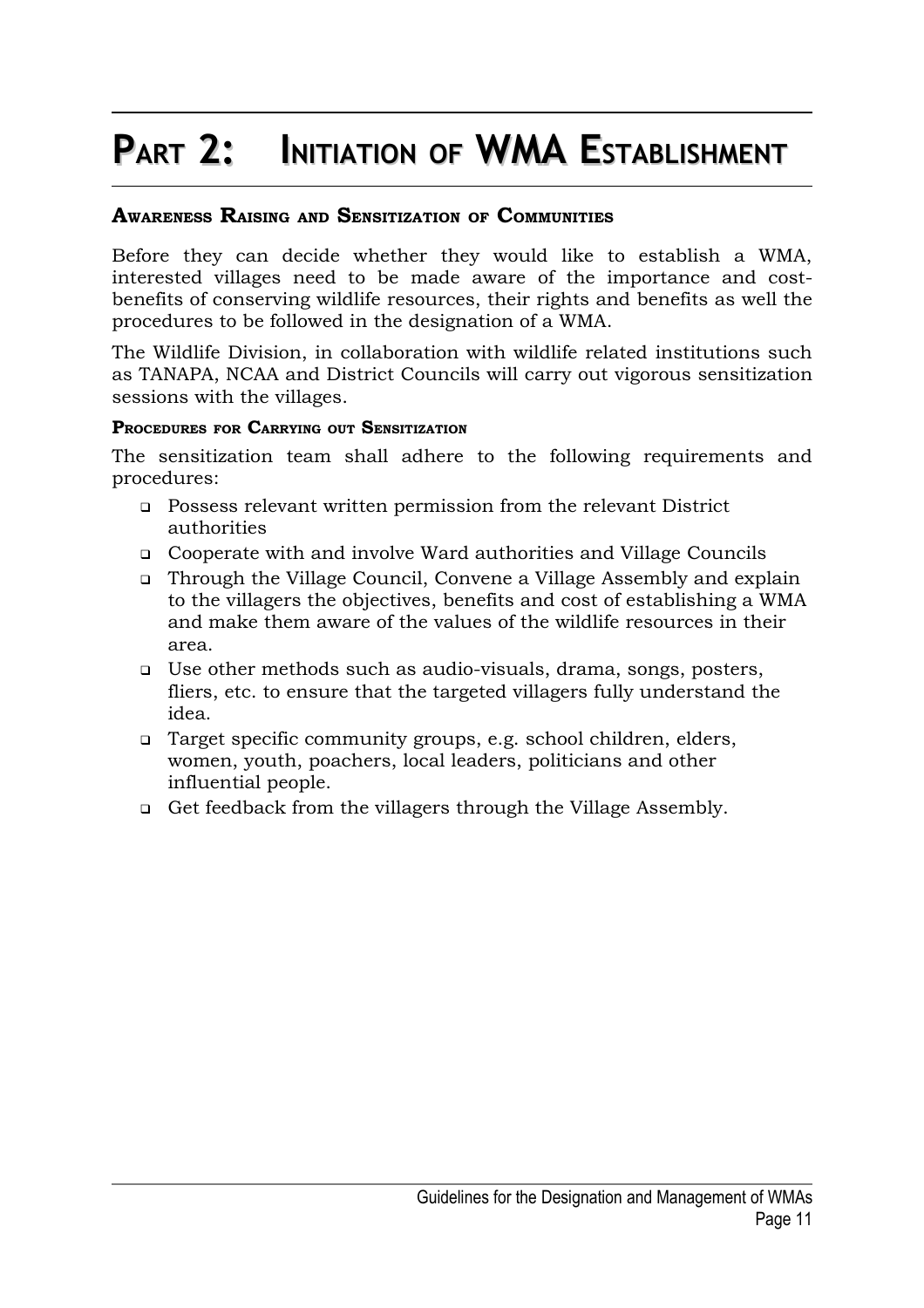### **PART 3: PROCEDURES FOR THE DESIGNATION OF WMA<sup>S</sup>**

Before an area is designated as a Wildlife Management Area, the following procedures have to be followed:

- **1** The Village Council shall recommend to the Village Assembly a village land that is suitable for the establishment of a Wildlife Management Area.
- **2** The CBO shall submit an Application to the Director of Wildlife, which should include:
	- A certified Copy of the Minutes of the Village Assembly Meeting endorsing the designation of a Wildlife Management Area
	- A duly completed Information Data Sheet in accordance with the Second Schedule of the Regulations
	- A certified copy of the Certificate of Registration of a Community-Based Organization
	- A Land Use Plan approved by the Village Assembly
	- A draft General Management Plan and a Resource Management Zone Plan
- **3** The Director shall gather information relating to the proposed Pilot WMA indicating:
	- Name of Project
	- Funding
	- Investment element (if any)
	- □ Economic Activities (if any)
	- Development Activities (if any)
	- Actors in the Project/Programme

### **PART 4: ESTABLISHMENT OF WMA<sup>S</sup> IN TRADITIONAL COMMUNITY AREAS**

#### **CRITERIA FOR ESTABLISHING WILDLIFE MANAGEMENT AREAS**

Wildlife Management areas may be established in the following areas:

- Areas that are outside of core wildlife protected areas
- Areas used by local communities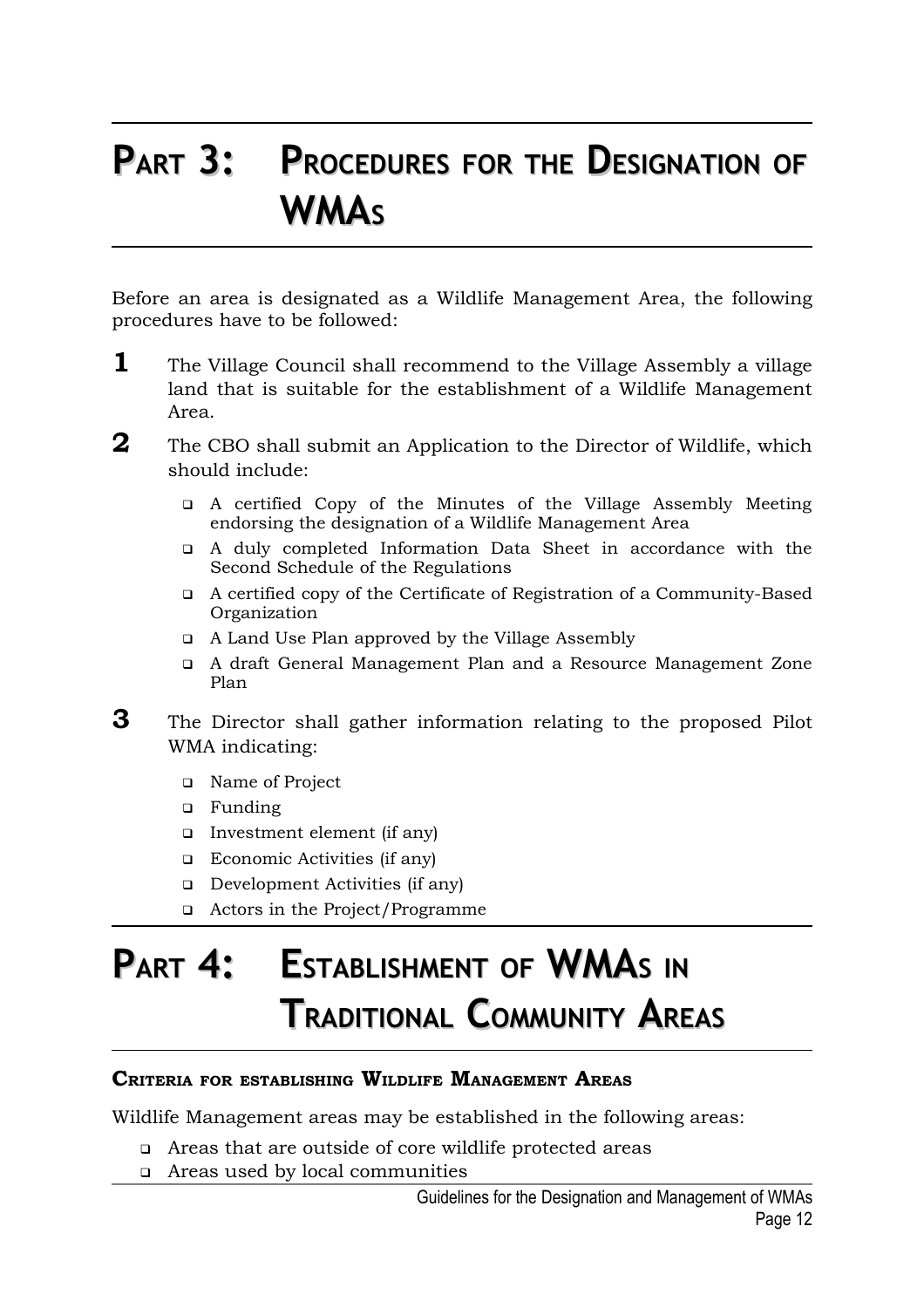Areas within the village land

No area shall be designated as a WMA unless it meets the following criteria:

- It has significant accessible resources
- Its natural resources are of significant economic value
- It is ecologically viable or forms part of an ecologically viable ecosystem
- It belongs to one or more villages in accordance to the relevant provisions of the legislation governing village land, and other legislation relating to occupation and use of village land

### THE ROLE OF THE DISTRICT COUNCIL:

To facilitate the process of establishment, the District Council in collaboration with the Director shall do the following:

- Establish people who are living in a traditional community
- Establish and keep a register of traditional communities reflecting:
	- **Location**
	- Population
	- Approximate coverage area regularly used by a particular community
	- Approximate area (size)
	- Percentage of dependence on natural resources
	- Leadership structure of the community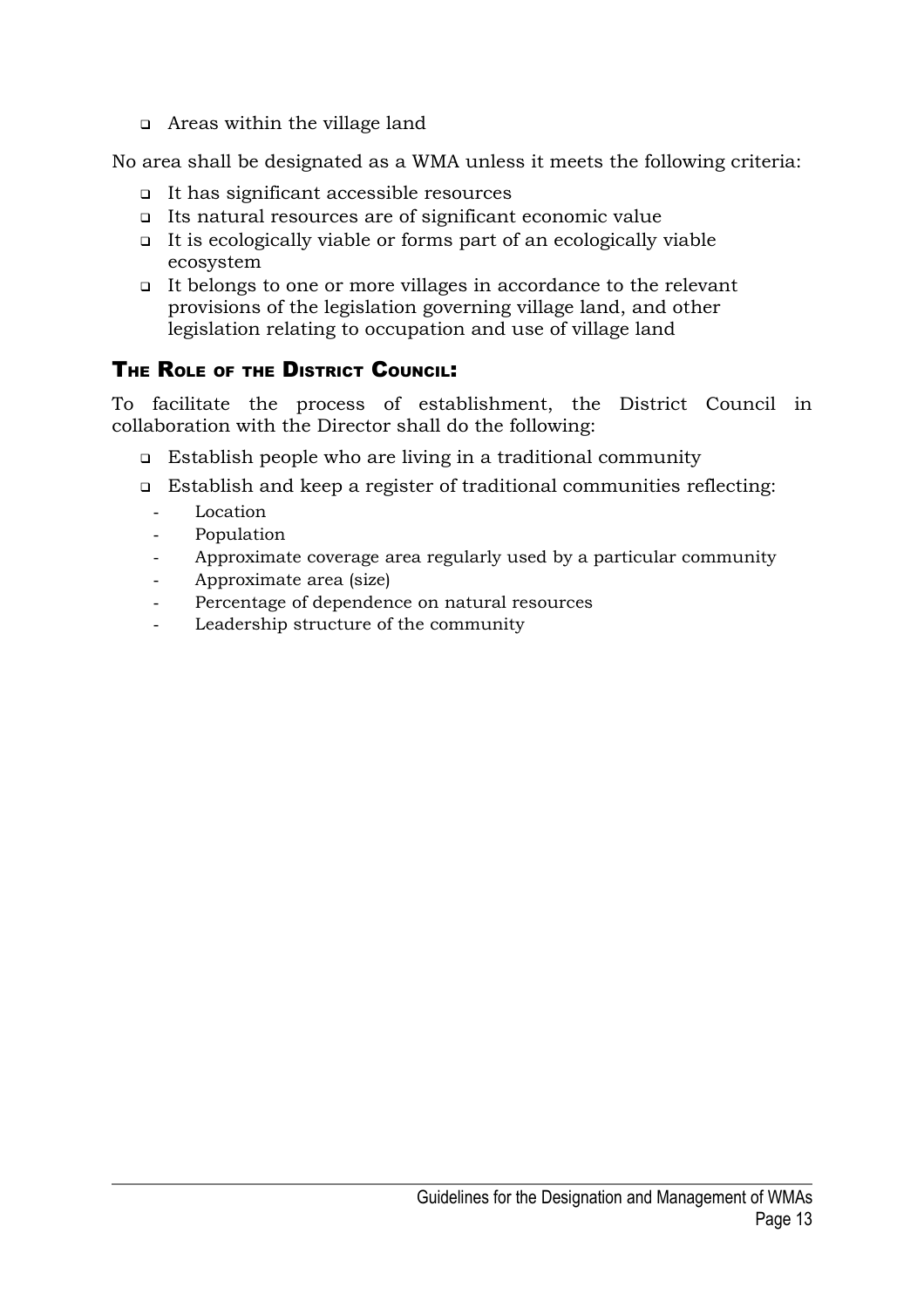### **ROLE OF DISTRICT COUNCIL CONT'D…**

- Prepare and Submit to the Director, the Information Data Sheet reflecting criteria for designation of WMAs under Regulation 11.
- Recommend to the Director an area suitable for the establishment of a WMA for use by traditional communities.

### **DESIGNATION OF WILDLIFE MANAGEMENT AREAS FOR TRADITIONAL COMMUNITIES**

Based on the information submitted by the District Council, the **Director** shall:

- Designate WMAs for use by the communities under Regulation 12 (3)
- Recommend to the Minister the designated WMA for traditional communities

#### **APPROVAL OR DISAPPROVAL AND APPEAL**

Upon receipt of an application for the designation of WMA, the **Director** shall inform the applicant in writing whether the application has been approved or not, stating reasons for such a rejection.

The **Director** may also re-consider the rejected application that has been modified to comply with the directives that were issued.

#### **DECLARATION OF WILDLIFE MANAGEMENT AREA AND AUTHORIZED ASSOCIATION**

After receiving the recommendation from the Director, the **Minister** shall:

- Declare a designated WMA for use by traditional communities in accordance with Regulation 16 (3).
- Issue a Certificate of Authorization provided in the Third Schedule to these Regulations.
- Publish the Authorized Association and the Wildlife Management Area in the Gazette.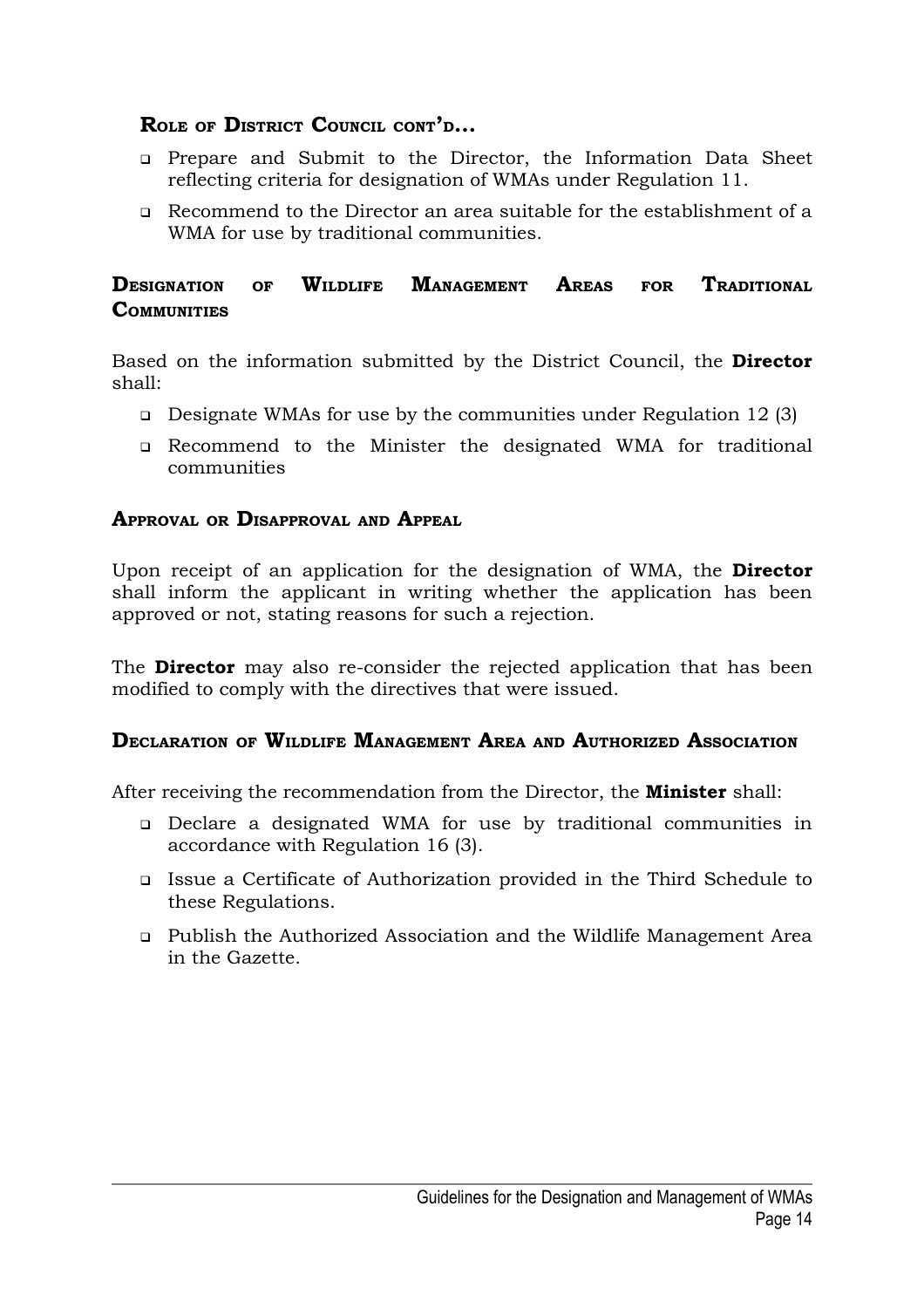WMAs established by traditional communities shall be used by the community in accordance with their traditions and customs, provided such customs and traditions are not conflicting with the Regulations.

# *Just a Quick Reminder!*

### **The establishment of a WMA entails the following steps:**



Procedures in designating a Wildlife Management Area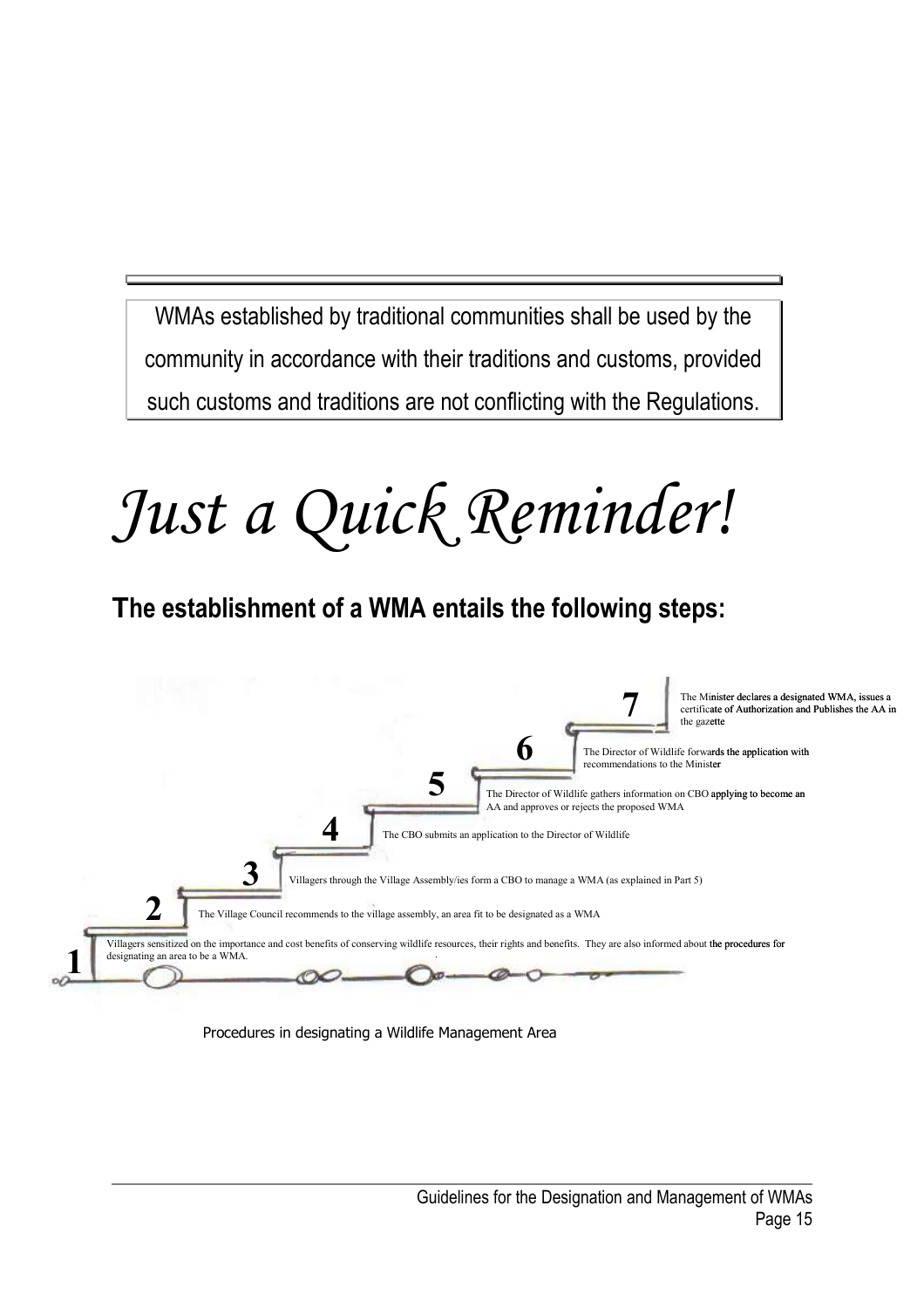# **PART 5: INSTITUTIONS, STRUCTURES AND INSTRUMENTS FOR MANAGING WMA<sup>S</sup>**

In order to effectively manage the designated WMA, Villagers should be prepared to identify institutions, elaborate structures and develop instruments that will facilitate the management of their WMA. The Model presented below shows land set aside by 19 neigbouring villages to be designated as a WMA.



A Model showing a WMA set aside by 19 villages (A case of JUKUMU)

Before villagers start working on the structures and instruments, they need to do the following:

**1 Form a community-based institution (CBO)** that will be authorized by the Director to manage wildlife on village land. The Director, NCAA, TANAPA, District Council or NGO will facilitate a Village Assembly Meeting to sensitize villagers and guide them on the formation of a CBO. The sensitized villagers will then elect representatives who will hold different positions in the CBO.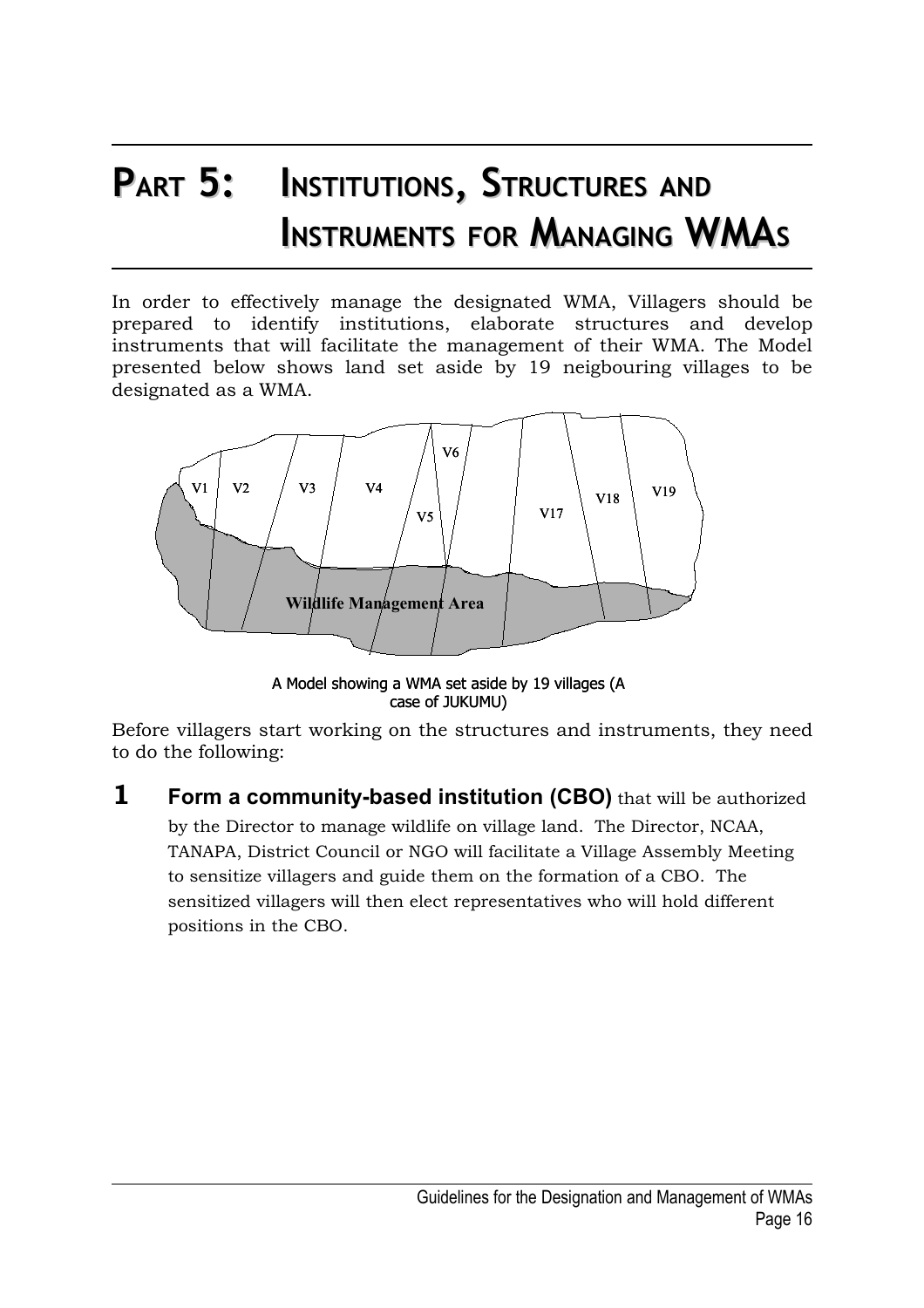Below is an example of a structure that may be useful in providing guidance when forming institutions and structures to manage WMAs.



**An Example of a CBO Organization Structure (Case of JUKUMU)**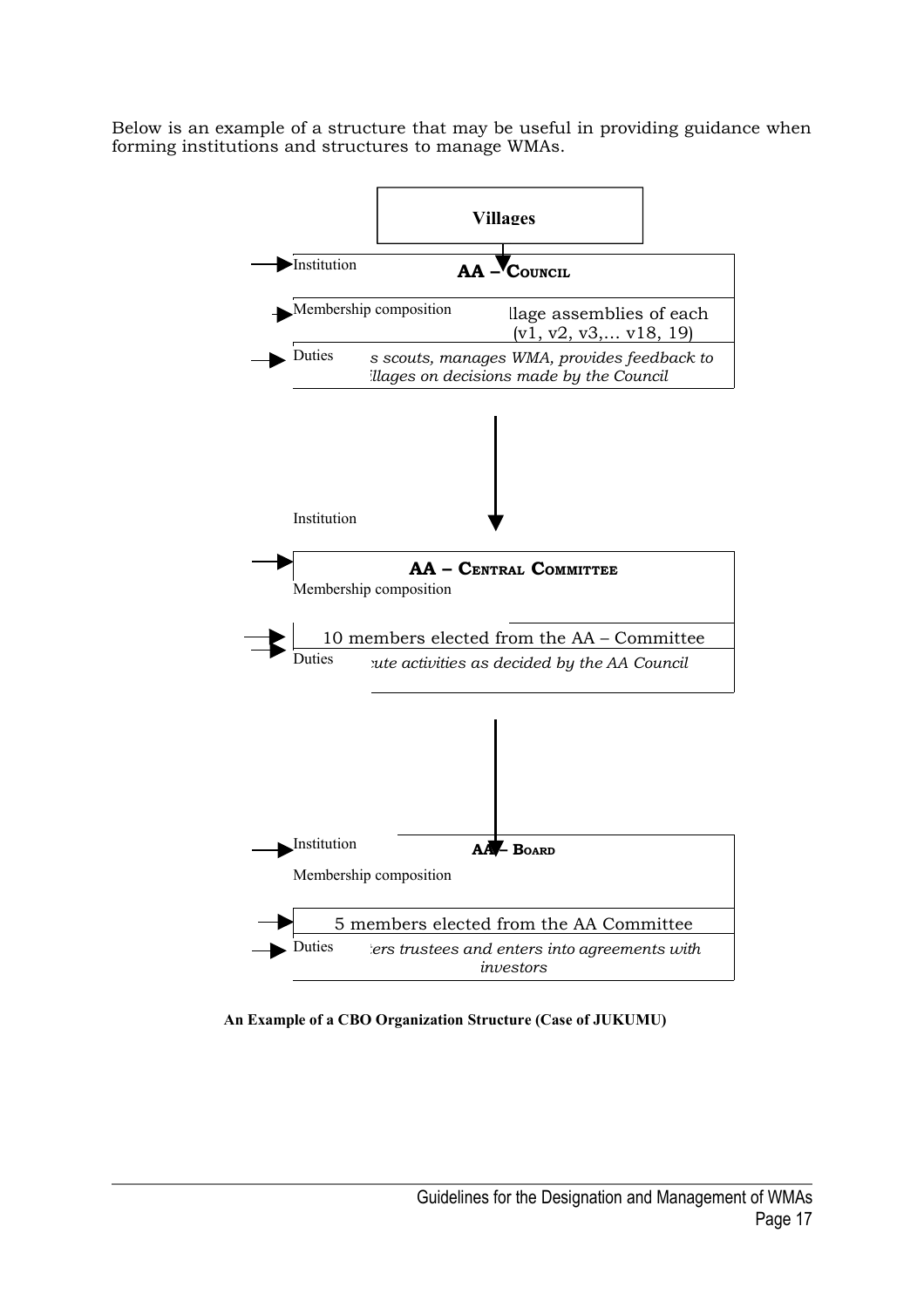- **2 Draft a Constitution.** The District Council will guide communities/villagers on how to draft a constitution. The constitution will contain:
	- A description of the proposed WMA including:
		- Name
		- **Boundaries**
		- Size
		- Location

### **Other Details are contained in the Constitution:**

- A Statement of Objectives of the CBO
- Name(s) of participating village(s) with their respective district(s)
- $\bullet$  Qualification for membership
- Details of office bearers including:
	- Qualifications
	- Terms of office
	- Terms of reference
	- Procedures for changing office tenure
	- Modes of representation
- $\bullet$  Accountability of the CBO to the villagers, village council and links to the District Council
- Roles and responsibilities of the different organs of the CBO
- Relationship of the CBO to the Village Council
- Financial management
- $\bullet$  Methods of solving conflicts in the CBO
- Code of conduct and disciplinary measures
- Registration requirements of the CBO in accordance with the Societies (Application for Registration) Rules, 1994 [Rule 4 (1)] (Refer to the First Schedule to the Regulations)
- The duty to propose to the Village Council(s) to initiate the process of preparing by-laws.

### **3 Develop a Strategic Plan**

The next step is for the CBO to develop a strategic plan that will contain the following information: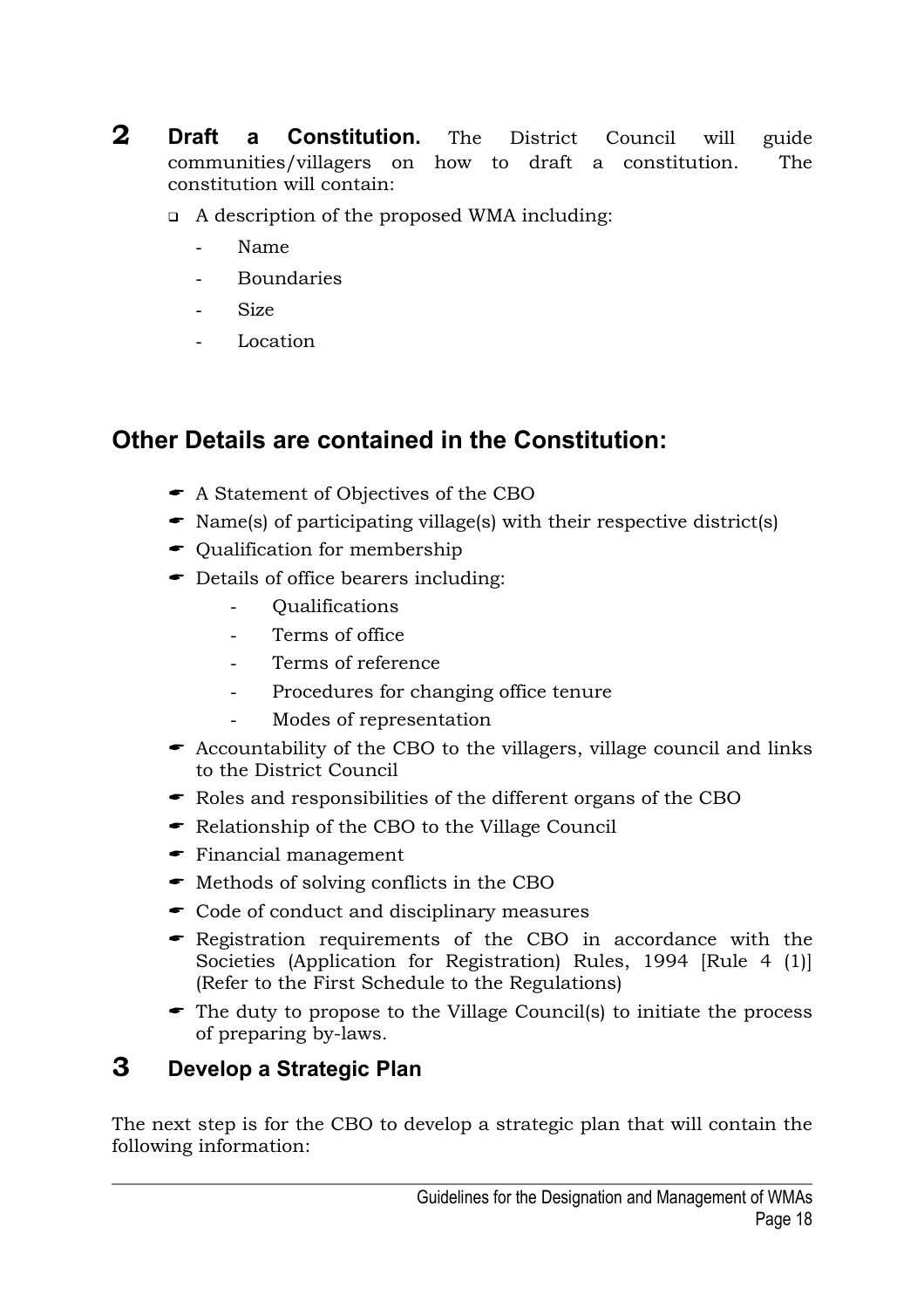- Vision
- **Mission**
- **Objectives**
- Tasks/Activities
- **Outputs**
- Monitoring & Evaluation mechanisms
- Re-planning

The CBO should seek endorsement of the Strategic Plan by the Village Assembly.

### **PART 6: PREPARATION OF LAND USE PLANS**

The Village Council shall prepare a Land Use Plan in accordance with the procedure provided for in the Sixth Schedule to these regulations.

This exercise will involve a process of evaluating and proposing sustainable alternative uses of the land in villages in order to protect biodiversity and improve the living conditions of the villagers.

#### **Preparation of Land use Plans will be guided by the following procedures:**

**1**The Village Council shall recommend to the Village Assembly part of village land to be set aside as communal village land for the purpose of establishing a WMA (Refer Section 13 of the Village Act, 1999).

**2**The Village Assembly shall make a decision on the recommended LUP (Refer Section 13 of the Village Land Act, 1999).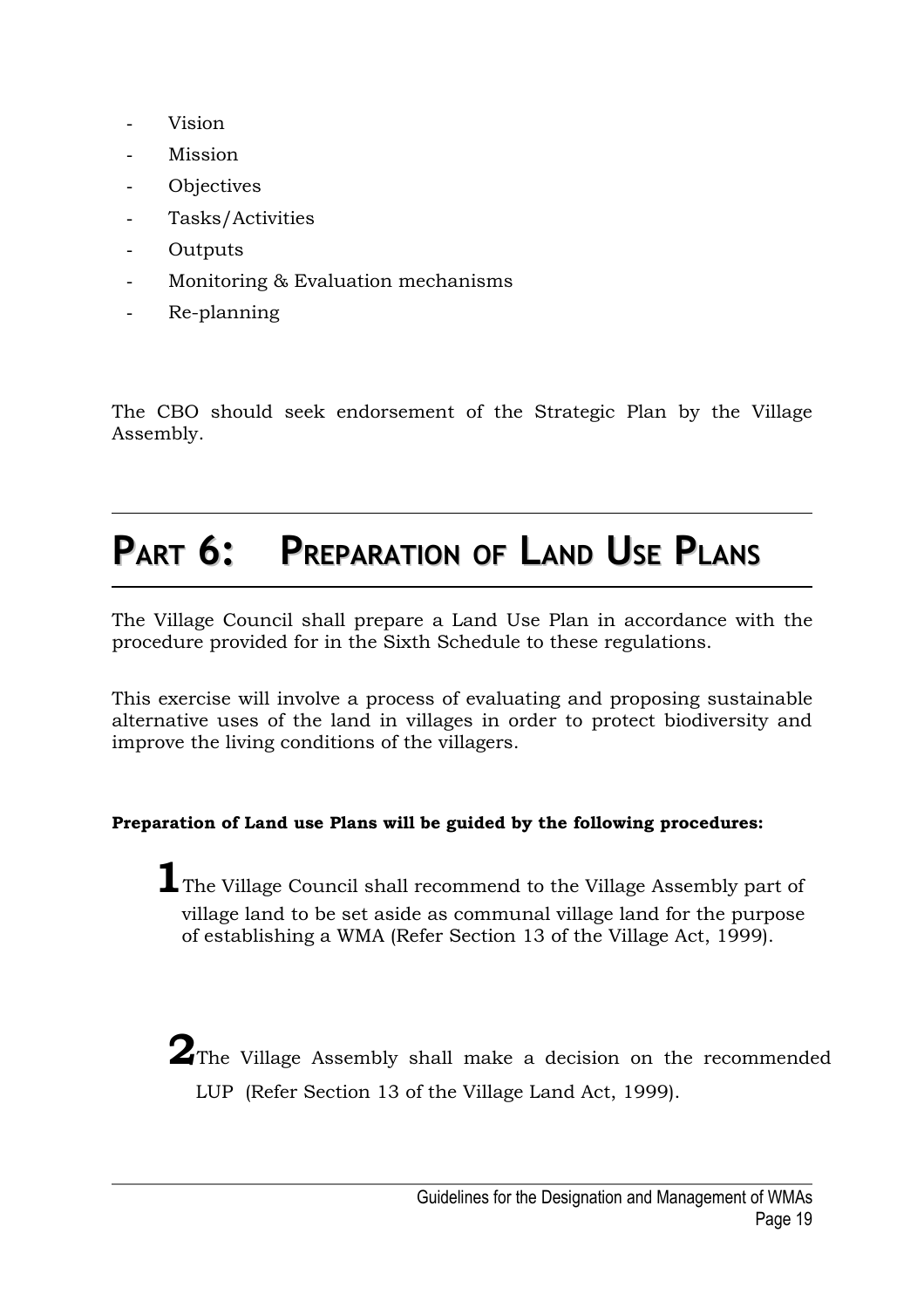# **After the Village has prepared a Land Use Plan…**

- The Village Council shall record in the Public Charges Register, the decision of the Village Assembly where it has approved an area of village land to be set aside for use as a WMA (Refer Regulation 39 of the Village Land Regulations, 2001).
- $\widehat{C}$  If the intended WMA is located within the jurisdiction of different villages, these villages shall agree to develop a Joint Village Land Use Plan (Refer Section 11 of the Village Land Act, 1999 and Part IV of the Village land Regulations, 2001. See also Regulation 35 and the Sixth Schedule to the Wildlife Conservation Regulations, 2002).
- The District Council shall advice and guide the Village Council on how to handle the matter. (Refer Sections 9 and 13 of the Village Land Act, 1999).
- $\mathbb{C}$  The LUP to establish a WMA shall follow the planning process as outlined in the Guidelines for Participatory Village Land Use Management in Tanzania (Refer: National Land Use Guidelines, Chp. 27, Card D, Box 4.1).
- Environmental Impact Assessment shall be carried out in respect of the developed LUP.

 $\widehat{\mathbb{C}}$  To deal with matters related to wildlife, the Village Council shall consult and take into account the views and where provided, comply with decisions of the Director or other Public Authority responsible for wildlife. (Refer: Sections 7 and 8 of the Village Land Act, 1999).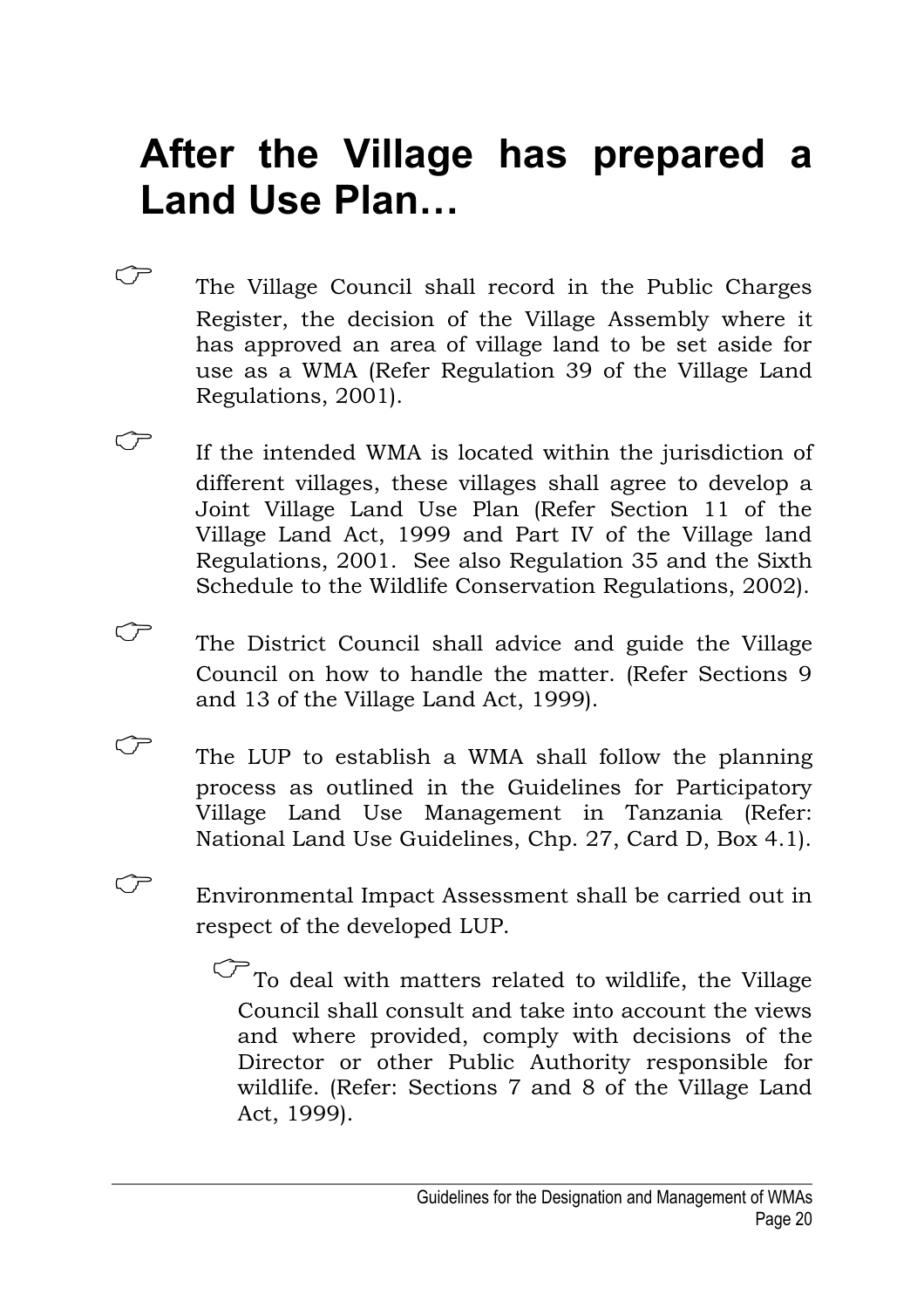# **PART 7: PREPARATION OF THE GENERAL MANAGEMENT PLAN (GMP)**

The General Management Plan shall be prepared by an Authorized Association in accordance with the provisions of the Seventh Schedule to these Regulations.

The GMP will rationalize different uses and management of resources with the view to improving the environment and ensuring economic benefits to the stakeholders.

As an interim measure, the AA may prepare a Resource Management Zone Plan which shall be prepared in accordance with the Eighth Schedule of these Regulations, and shall operate for a period of five years from the date of approval.

**Important things to consider when developing the GMP:**

- **1** Use the format prescribed in the Seventh Schedule to the Regulations.
- **2** Seek technical support from Wildlife authorities.
- **1** Involve all relevant stakeholders

Once the plan is developed, the Authorized Association shall submit the General Management Plan or Resource Management Zone Plan to the Director for Approval.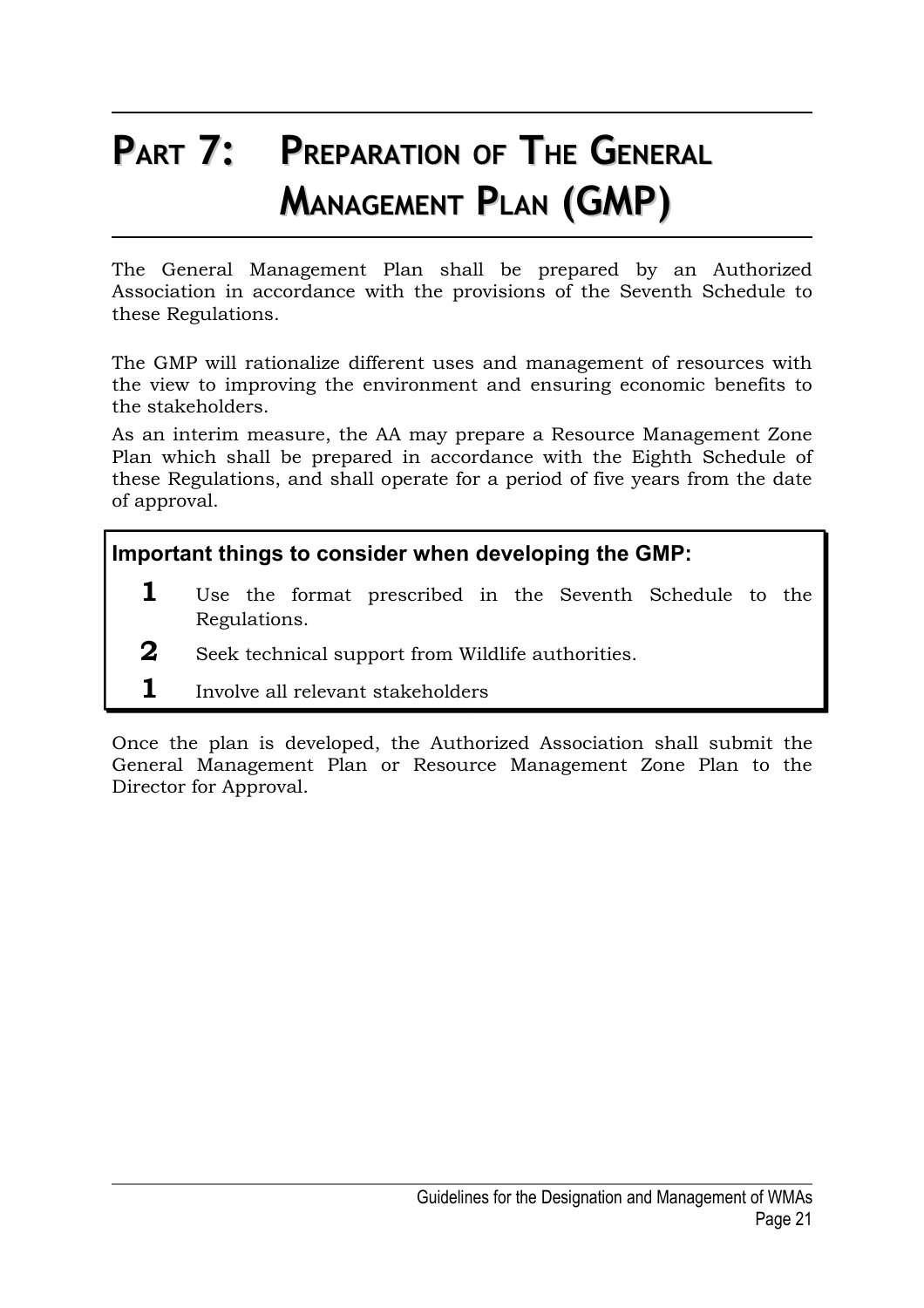# **PART 8: AUTHORIZATION OF <sup>A</sup> CBO TO MANAGE <sup>A</sup> WMA**

### **WHO SHOULD LODGE THE APPLICATION?**

An application to be an Authorized Association is done by a Community Based Organization and shall concurrently operate as an application for designating a WMA under Regulation 13.

### **WHAT ARE THE BASIC REQUIREMENTS?**

The CBO may be given the mandate to manage wildlife resources on village land after fulfilling the following requirements:

- **1** Registering the CBO under the Societies Ordinance, Cap. 337.
- **2** Registering Trustees of the CBO under the Trustees Incorporation Ordinance, Cap. 375.
- **3** Submitting an application to the Director for authorization to manage a WMA.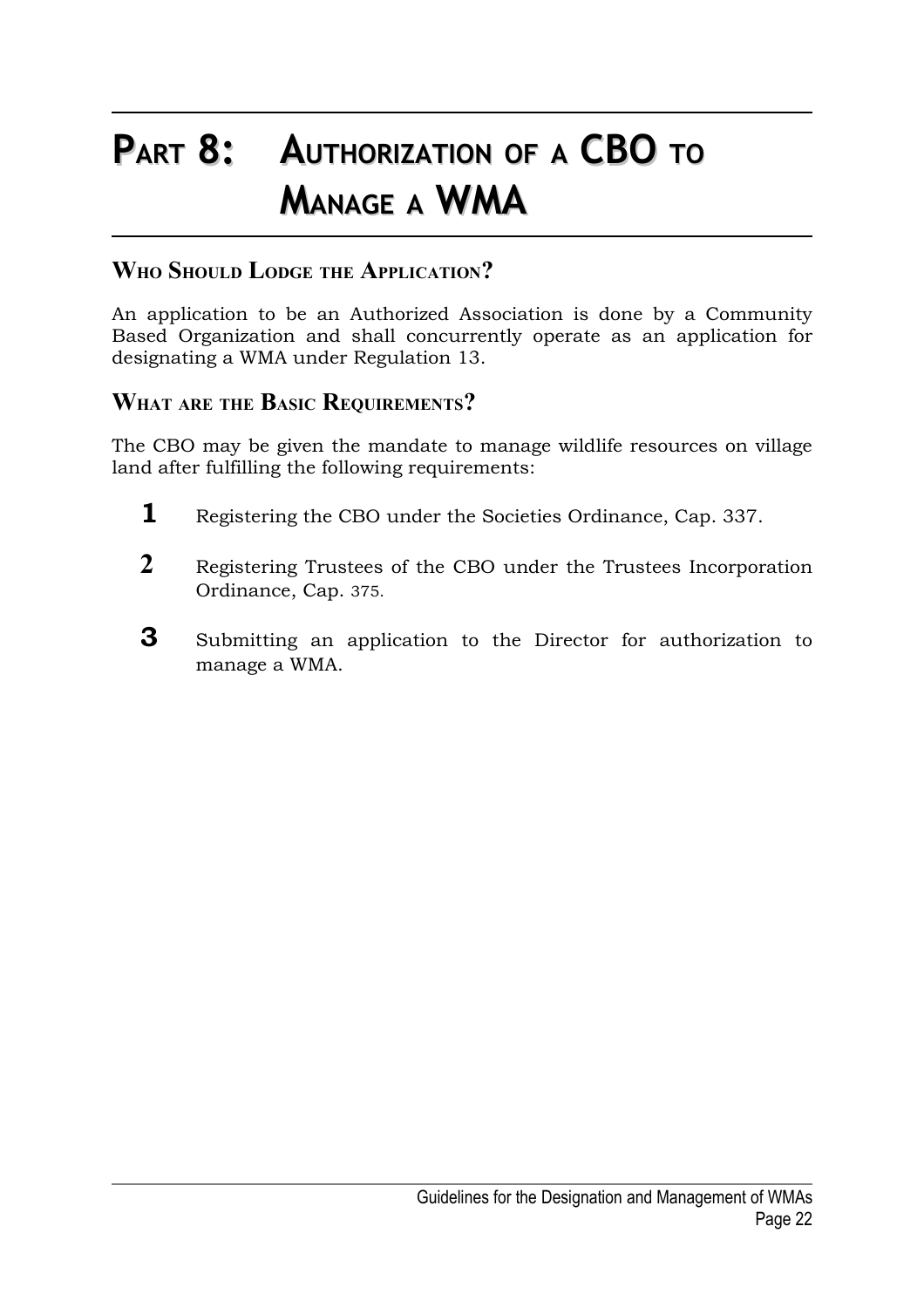The application should be accompanied by the following documents:

- **Minutes of the Village Assembly meeting** that approved formation of the WMA
- A completed Wildlife Management Area **Data Sheet** in the format provided for in the Second Schedule to the Regulations.
- A certified copy of the **CBO's Certificate of Registration**
- A copy of the **CBO's Constitution**
- A **Land Use Plan** approved by respective Village Assembly (ies)
- A **sketch map** of the proposed WMA in relation to the Village Land use Plan (s)
- **Boundary description** of the proposed WMA, its name and size
- A **copy of the General Management Plan** or a Resource Management Zone Plan
- **4** Lodging an application to the Director.
- **5** Copying the application to the relevant District Council.

### **THE APPROVAL PROCESS**

- **1** On receiving the application, the Director will recommend to the Minister a CBO that qualifies to be declared an Authorized Association to manage the WMA.
- **2** The Minister shall then issue a Certificate of Authorization to the CBO in accordance with Regulation 16 (2) and in the format prescribed in the Third Schedule to the Regulations.
- **3** The Declaration of the CBO as an Authorized Association shall be published in the Gazette.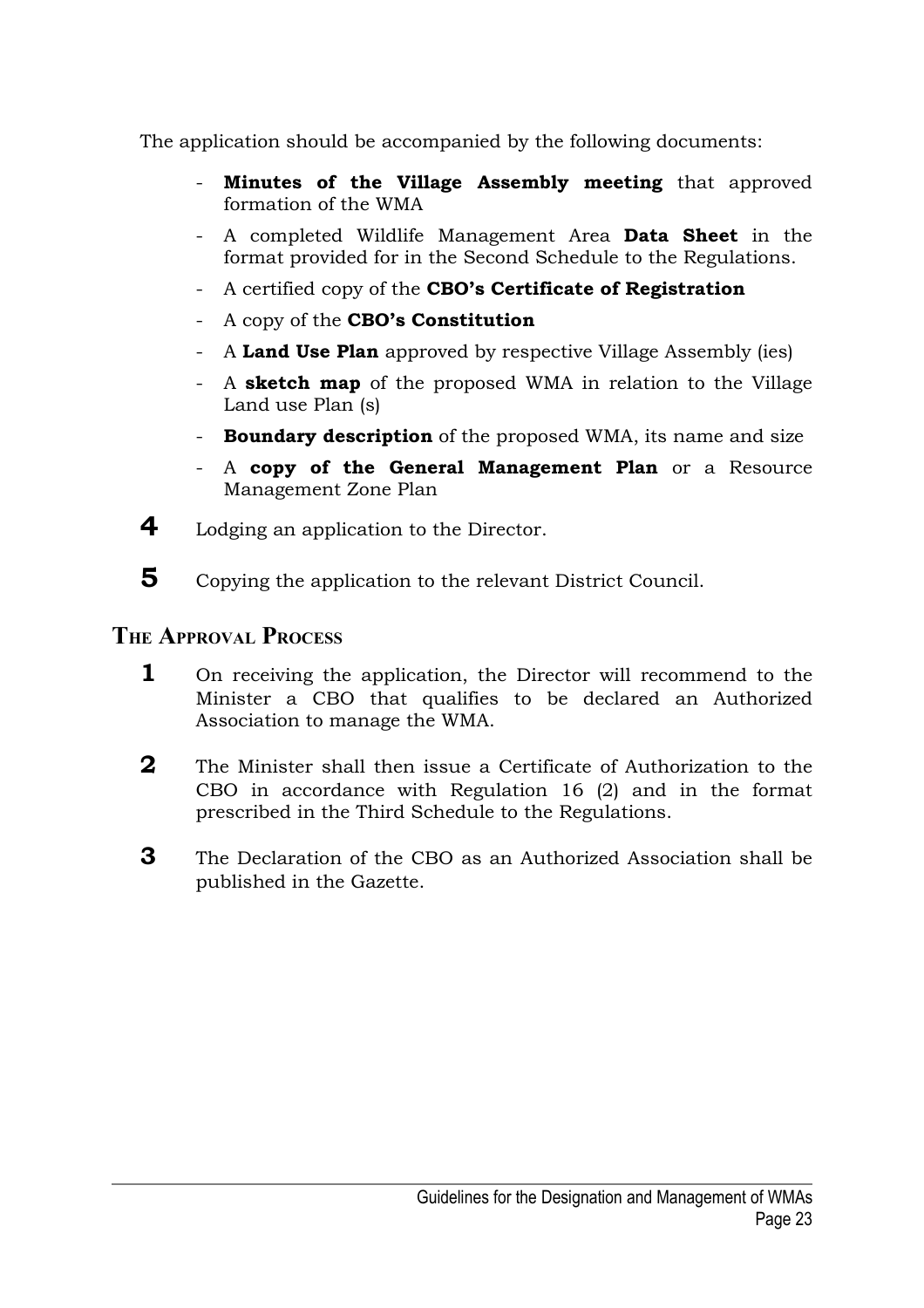# **PART 9: GRANTING OF USER RIGHTS TO AUTHORIZED ASSOCIATION**

#### **CONDITIONS FOR GRANTING USER RIGHTS**

An **Authorized Association shall not** be entitled to the utilization of wildlife resources in the declared WMA **until** a **user right** has been applied for and **granted by the Director** in accordance with Regulation 39 (1) and as prescribed in the Tenth Schedule to the Regulations.

The **Director shall grant user rights** in a WMA to an Authorized Association **in accordance with** the provisions of the **Tenth Schedule** to these Regulations.

These rights shall be granted on the basis of the General Management Plan or Resource Management Zone Plan and any other information as the Director may deem fit. The user rights are not transferable.

#### **GENERAL PROVISIONS FOR USER RIGHT HOLDERS**

An AA that has been granted User Rights has the authority to enter into an investment agreement with investors for the purpose of utilizing wildlife resources in the WMA.

However, Contracts and Agreements on behalf of the AA shall only be signed by registered trustees duly authorized in the Constitution of the CBO.

Contracts and Agreements shall not involve management of natural resources and hunting block allocation in a WMA.

#### **WITHDRAWAL AND SURRENDER OF USER RIGHTS**

The Director may withdraw a User Right for good cause.

The Surrender of User Rights is approved by the Village Assembly, after which the AA has to comply.

### **PART 10: INVESTMENTS AND JOINT VENTURES IN WMA<sup>S</sup>**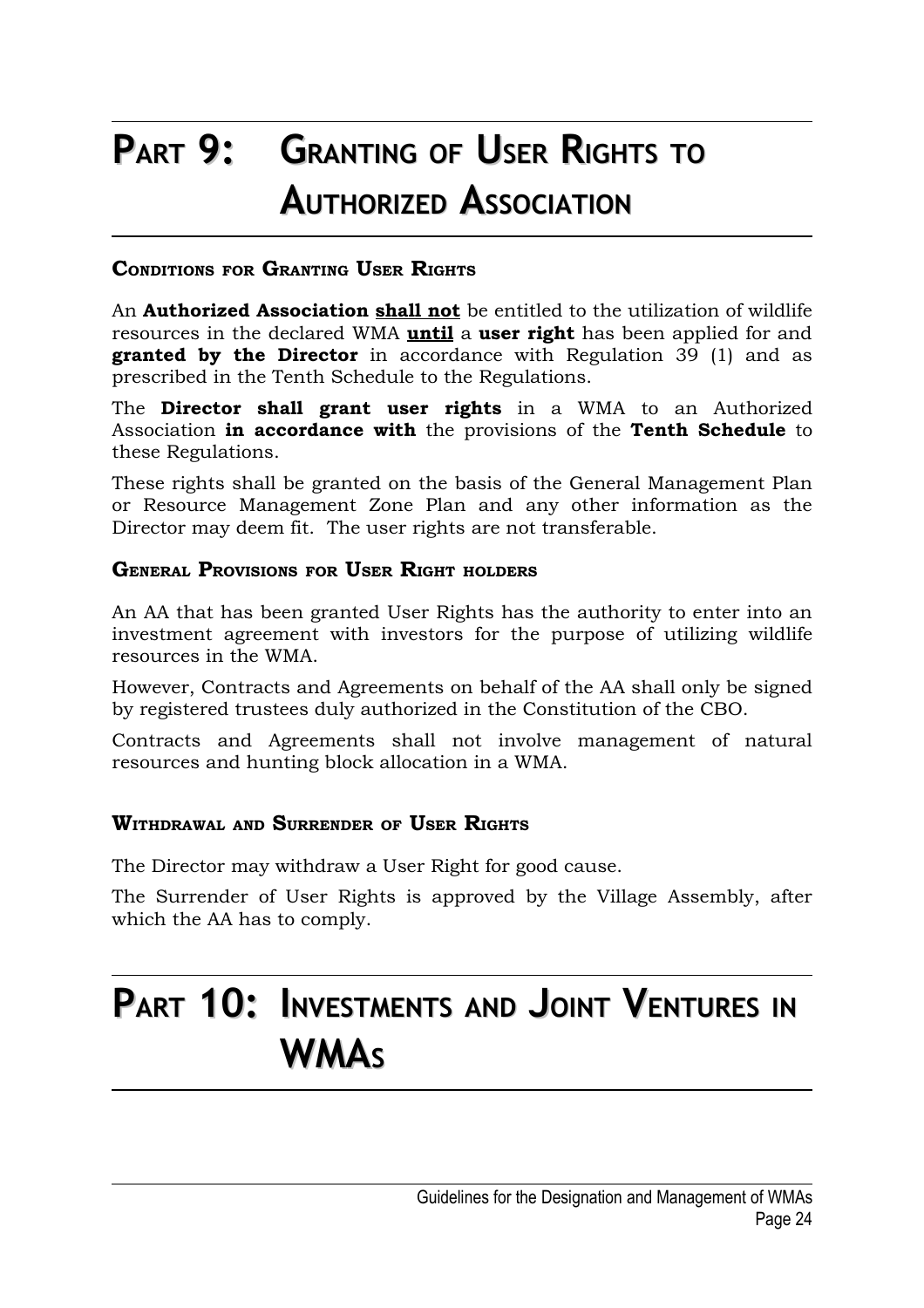### **GENERAL PROVISIONS FOR INVESTMENT AND JOINT VENTURES IN WMA<sup>S</sup>**

An Agreement for investment and development in a WMA shall be limited to a term of three years and shall be renewable.

Where an investment involves use and occupation of land, the provision of the Village Land Act, 1999 shall apply.

An investment agreement in a WMA shall be as prescribed in the Twelfth Schedule to these Regulations a copy of which shall be provided to the District Council and the Director.

#### **WHO QUALIFIES FOR INVESTMENT IN <sup>A</sup> WMA?**

Investment in a WMA is for the purpose of utilizing wildlife resources and can be done as follows:

- By an Authorized Association with User Rights
- By an independent Investor under an Investment Agreement with the Authorized Association
- As a Joint Venture Agreement between the Authorized Association and an Investor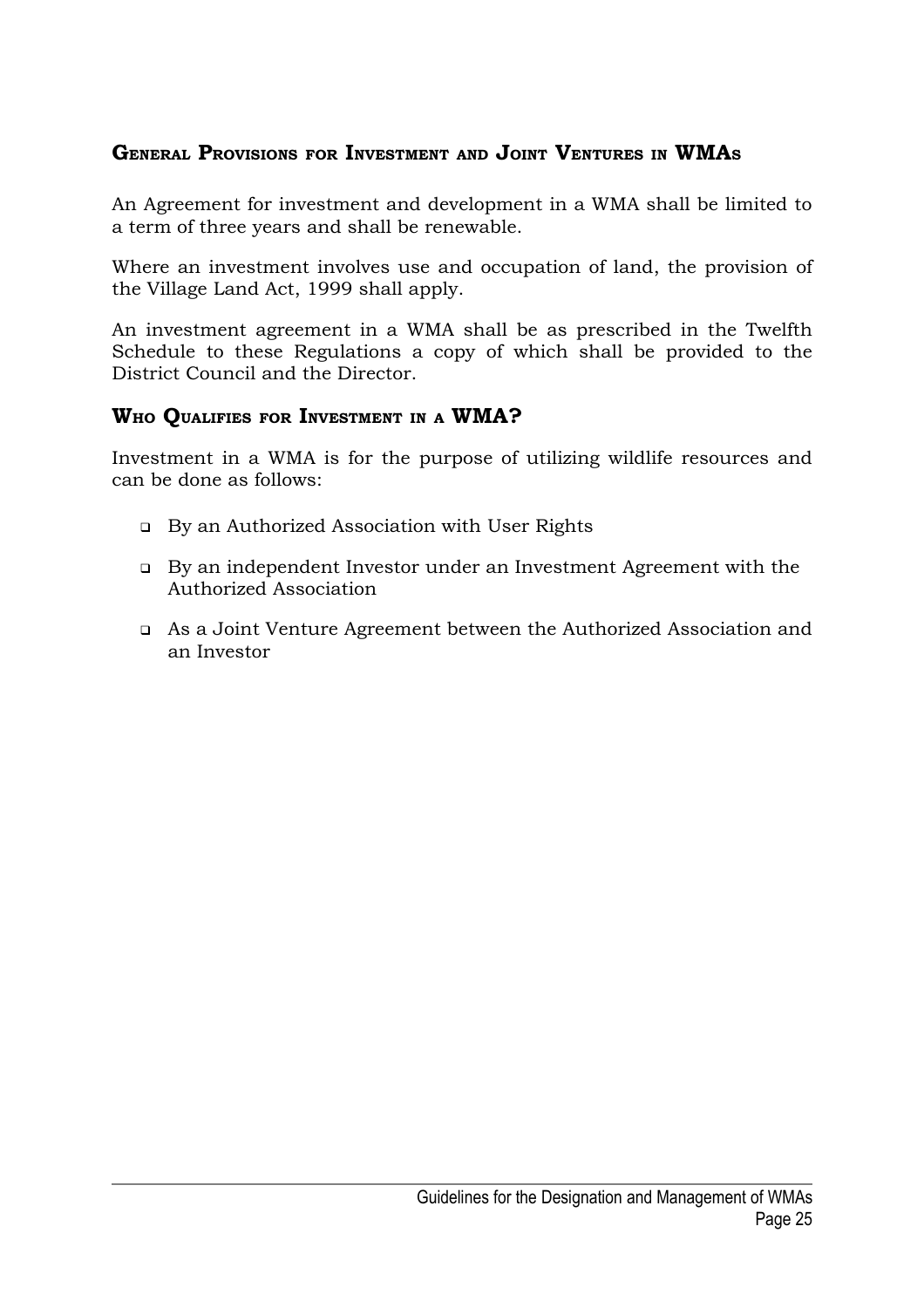#### **SPECIFIC CONDITIONS FOR INVESTMENT AND JOINT VENTURES**

- All prospective development and investment activities shall be subject to Environmental Impact Assessment and have to conform to the General Management Plan or Resource Management Zone Plan provided under the Regulations.
- The District Natural Resource Advisory Body shall provide guidance and advice on matters relating to agreements, investments and development in a WMA.
- Joint Venture and Investment Agreements shall not involve the management of natural resources or allocation of hunting blocks.
- All Agreements shall conform to the format prescribed in the Twelfth Schedule to the Regulations.

#### **THE ROLE OF THE VILLAGE COUNCIL PERTAINING TO INVESTMENT AND JOINT VENTURES IN WMA<sup>S</sup>**

The Village Council shall approve derivative rights to support agreements that provide for the development of village land for ultimate physical use and occupation of land by the investor. This will be done as per the provisions in the Village Land Act, 1999.

The Village Council may grant a customary right of occupancy to the AA for purposes of enabling the AA to create a derivative right in favour of an investor.

The Village Council shall enable the AA and Investor to acquire a Customary Certificate of title and derivative title respectively, in order to facilitate the financing of activities in a WMA. The term of the derivative right to be granted shall run concurrent with the term provided in the Investment Agreement.

#### **SPECIFIC LEGAL PROVISIONS**

Joint Venture Agreements shall be governed by the following legal provisions:

- Companies Ordinance, Cap. 212
- Law of Contract, Cap. 443
- Village Land Act, 1999
- Local Government (District Authorities) Act, 1982
- Other relevant laws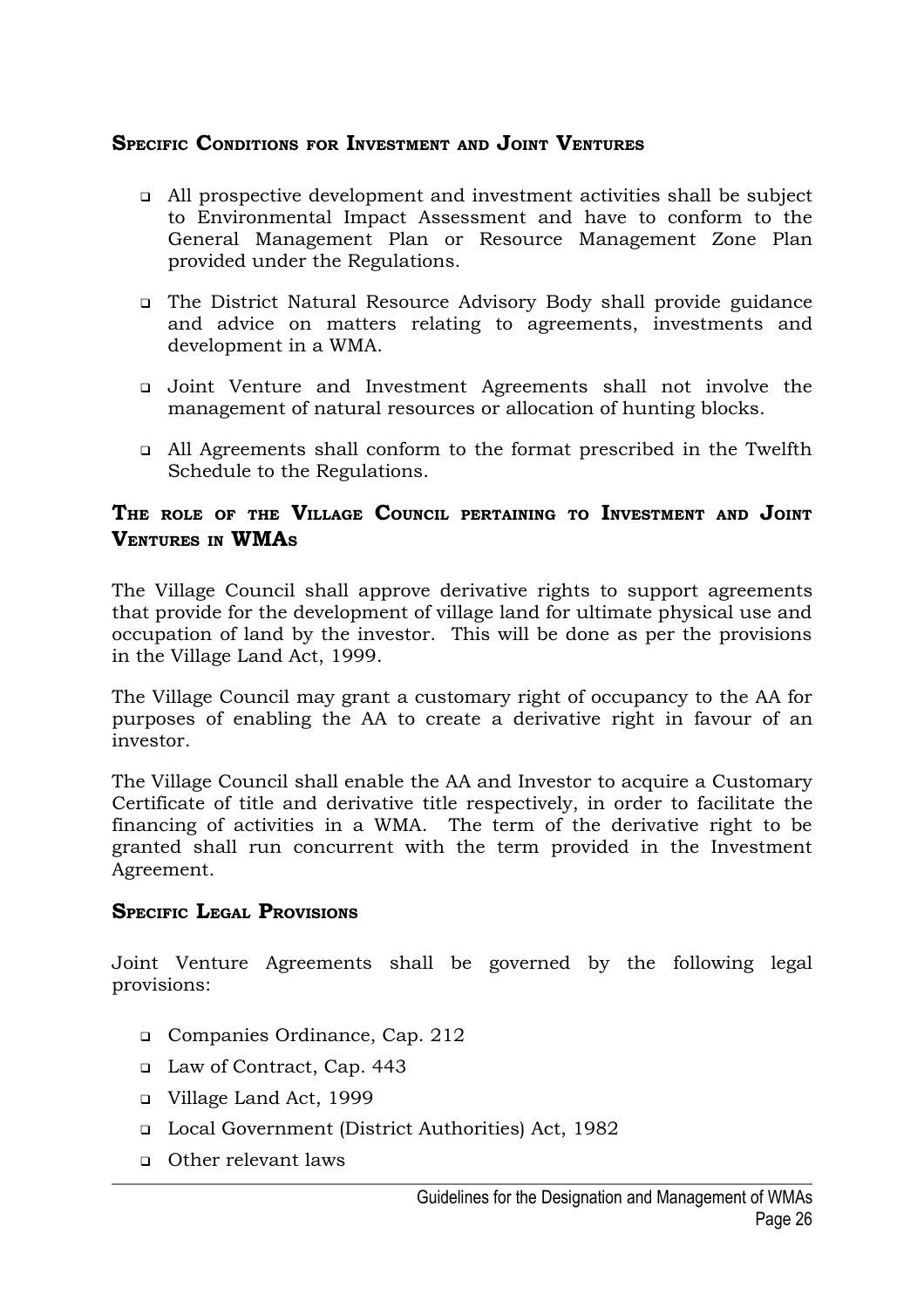### **JOINT VENTURE MANAGEMENT COMMITTEE**

A Joint Venture Committee shall be formed and it shall be responsible for the management of joint venture activities in the WMA (Refer: Regulation 65).

The Joint Venture Committee shall comprise of not more than two representatives from each of the following:

- Authorized Association
- **Enterprise or Firm**
- District Natural Resource Advisory Body

The Committee shall make its own rules and procedures for purposes of conducting its meetings.

However, no Investment or Joint Venture Agreement shall be operative without the prior approval of the Director.

#### **SCHEDULING OF FEES**

The schedule of fees and minimum payable rate of fees shall be set by the Minister.

The parties to the Investment Agreement (i.e. the AA and the Investor) have the liberty to negotiate the set fees.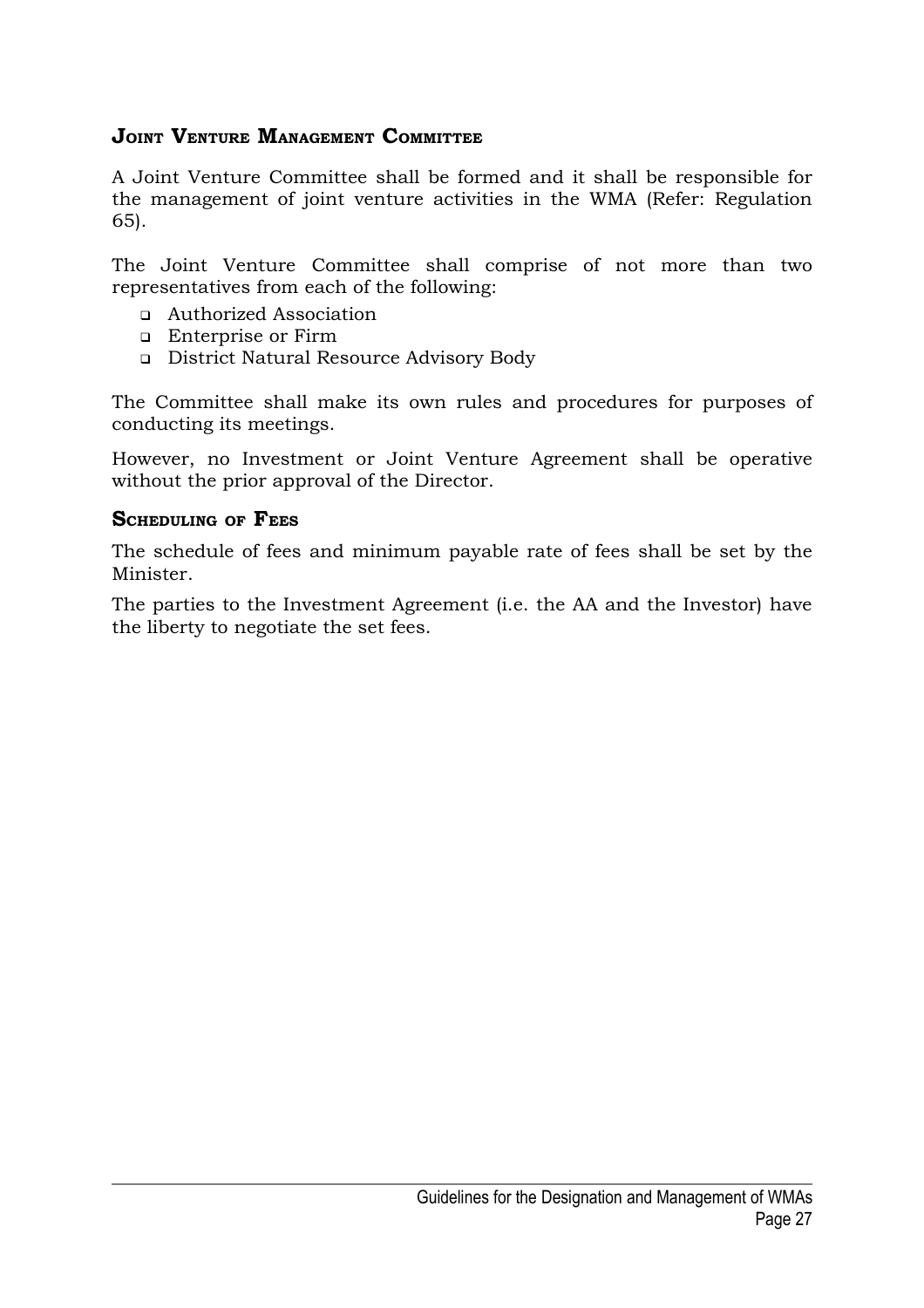### **PART 11: UTILIZATION OF RESOURCES IN <sup>A</sup> WMA**

Utilization of resources under these guidelines relates to the consumptive and non-consumptive use of biological and non-biological resources in a manner that does not interrupt with the ecological process of the ecosystem for the benefit of the communities in a WMA and the conservation of biodiversity.

The use of resources other than game in a WMA shall conform to the written laws of the respective sectors.

The Licensing Officer may issue an Identification Card, Capture Permit and License to persons issued with a permit to utilize wildlife resources in a Wildlife Management Area.

### **Allowed Types of Resource Utilization**

Hunting for meat by the AA under Regulation 51

Resident hunting under Regulation 52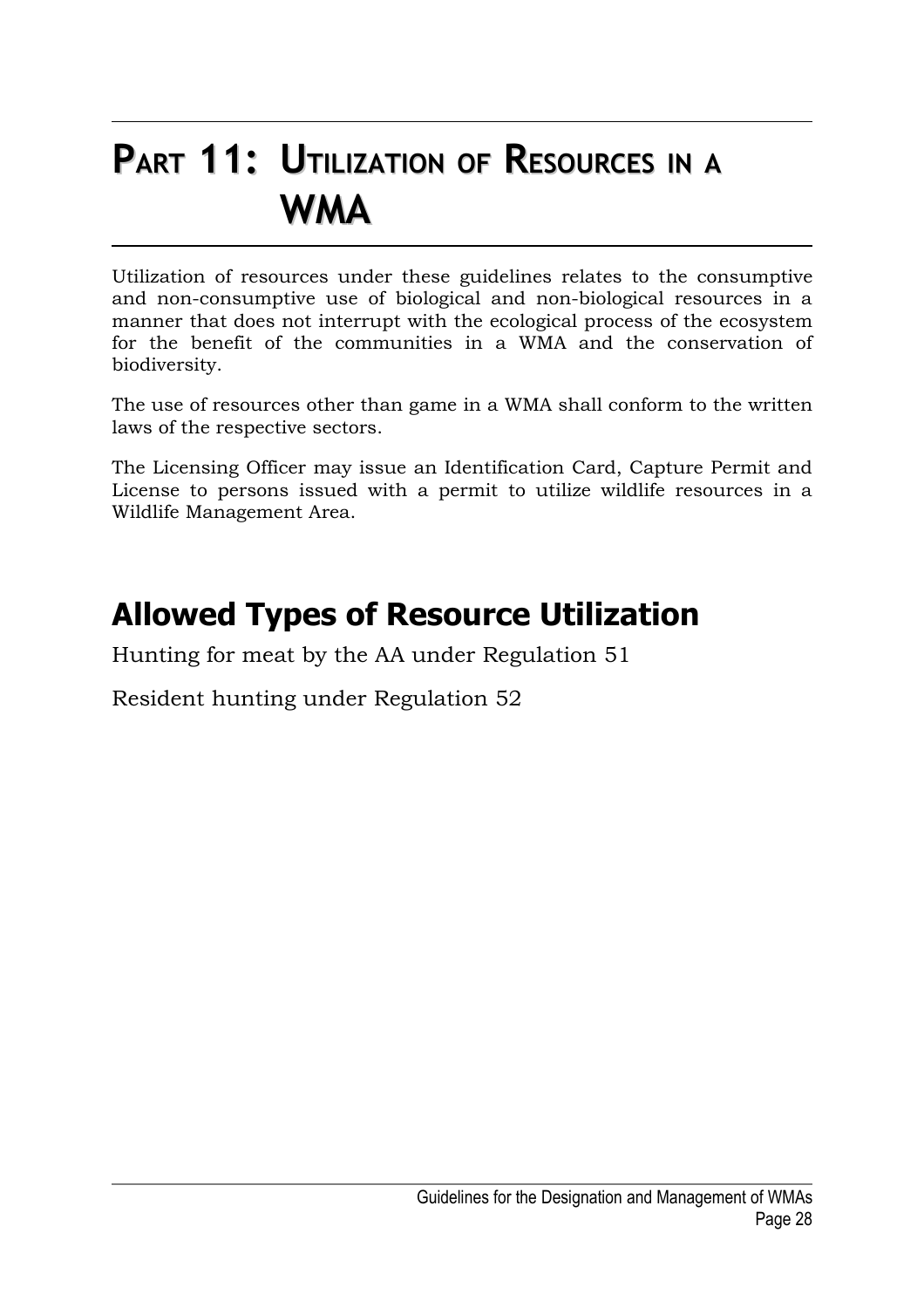### **Other Allowed Types of Resource Utilization**

Tourist hunting under Regulation 53 Non-consumptive tourism under Reg. 61 Live animal capture under Reg. 56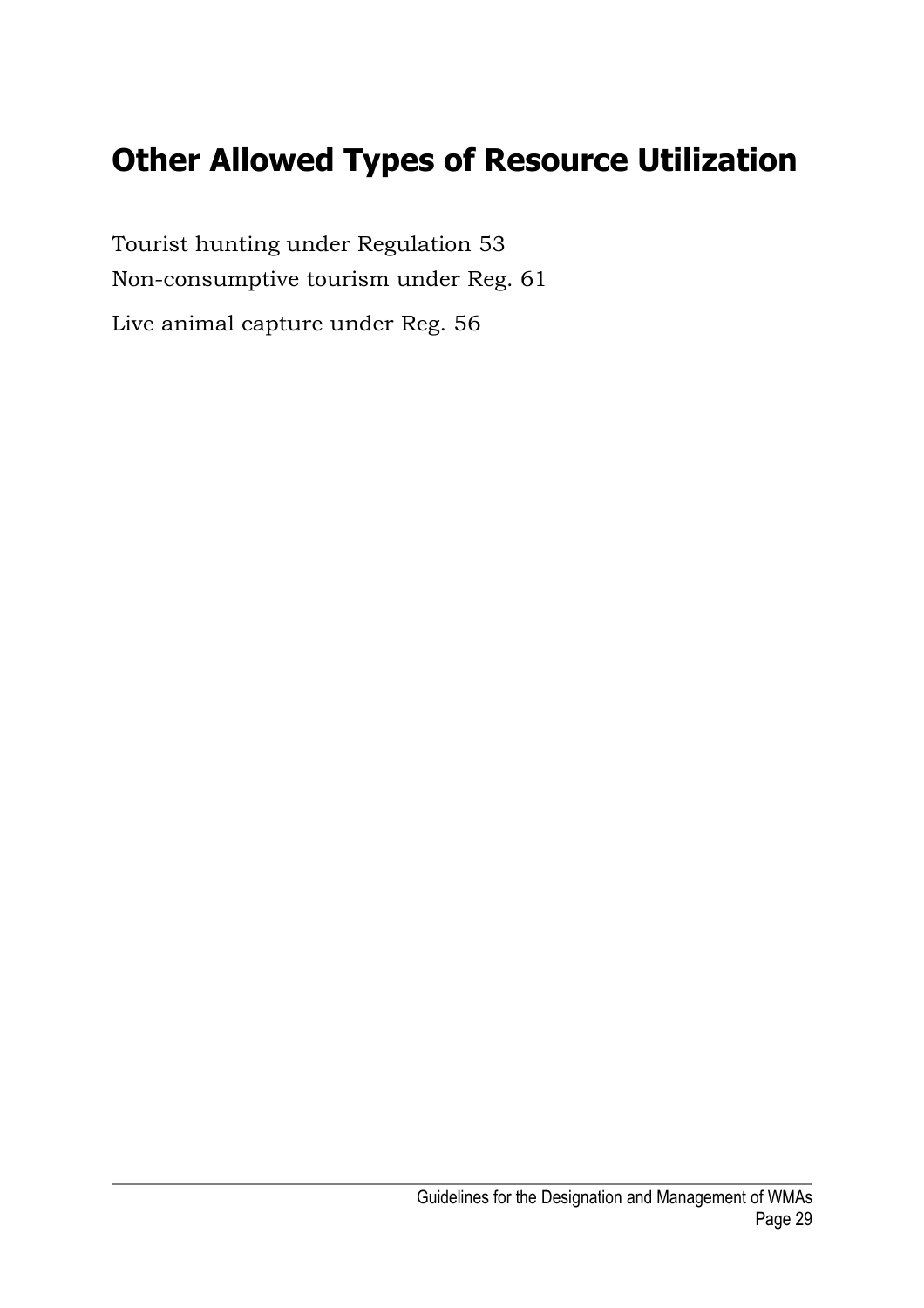### **Conditional Resource Utilization in a WMA**

The AA may issue a permit for utilization of the following types of resources subject to licenses issued to the responsible authorities

**Forestry products (trees) under Regulation 58 (Refer: Forest Act, 2002)**

**Bee resources under Regulation 59 (Ref: Beekeeping Act, 2002)** 

**Fish resources under Regulation 62 (Refer: Fisheries Act, 1970)**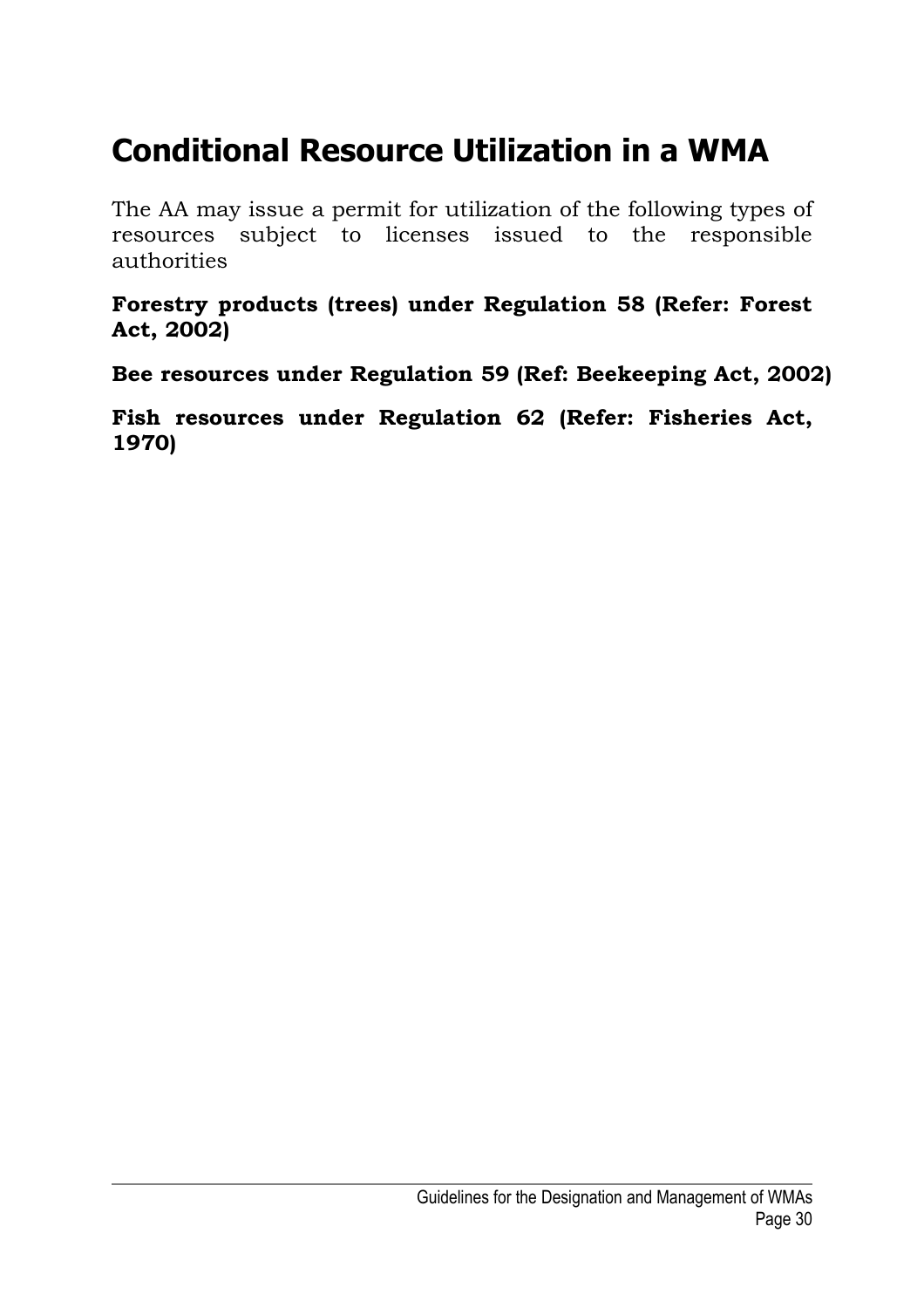### **Restricted Types of Resource Utilization in Wildlife Management Areas**

**Mining is subject to Regulation 62 (Refer: Mining Act, 1998)**

**Wildlife Cropping**

**Wildlife Farming and Ranching**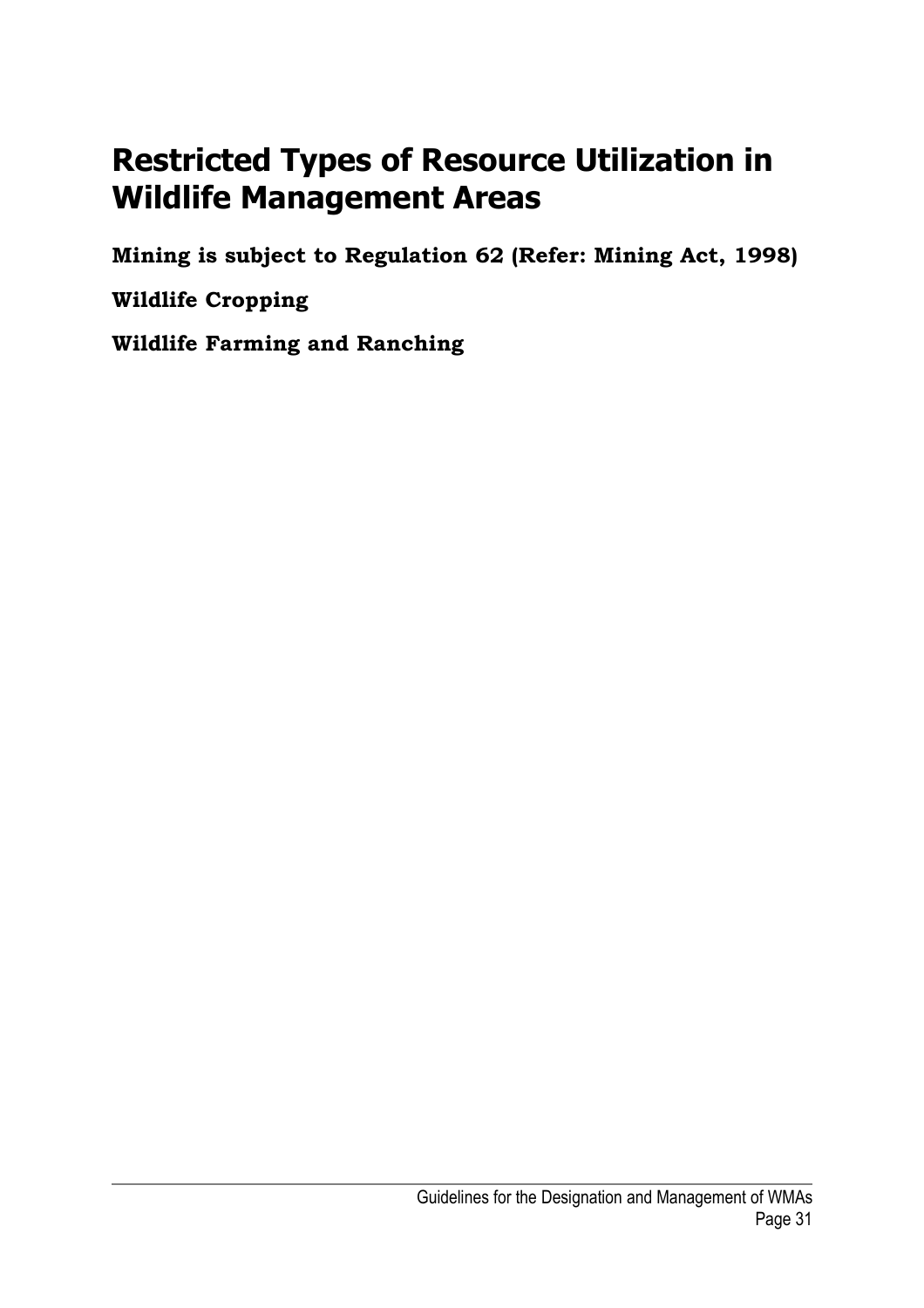### **PART 12: BENEFITS, REVENUE AND COST SHARING IN <sup>A</sup> WMA**

#### **MAIN BENEFICIARIES OF WMA<sup>S</sup>**

The primary beneficiary of WMAs shall be the villager in the village(s) forming the Authorized Association.

Benefit sharing shall be done in accordance with circulars issued by the Director after consultation with the Treasury (Refer: Regulation 73), as well as in accordance with Regulations 74 and 75.

Other Stakeholders to the benefits, revenue and cost sharing shall include: the Wildlife Division, TANAPA, NCAA, TAWIRI, Tanzania Wildlife Protection Fund, the Treasury, District Councils, the AA and Investors.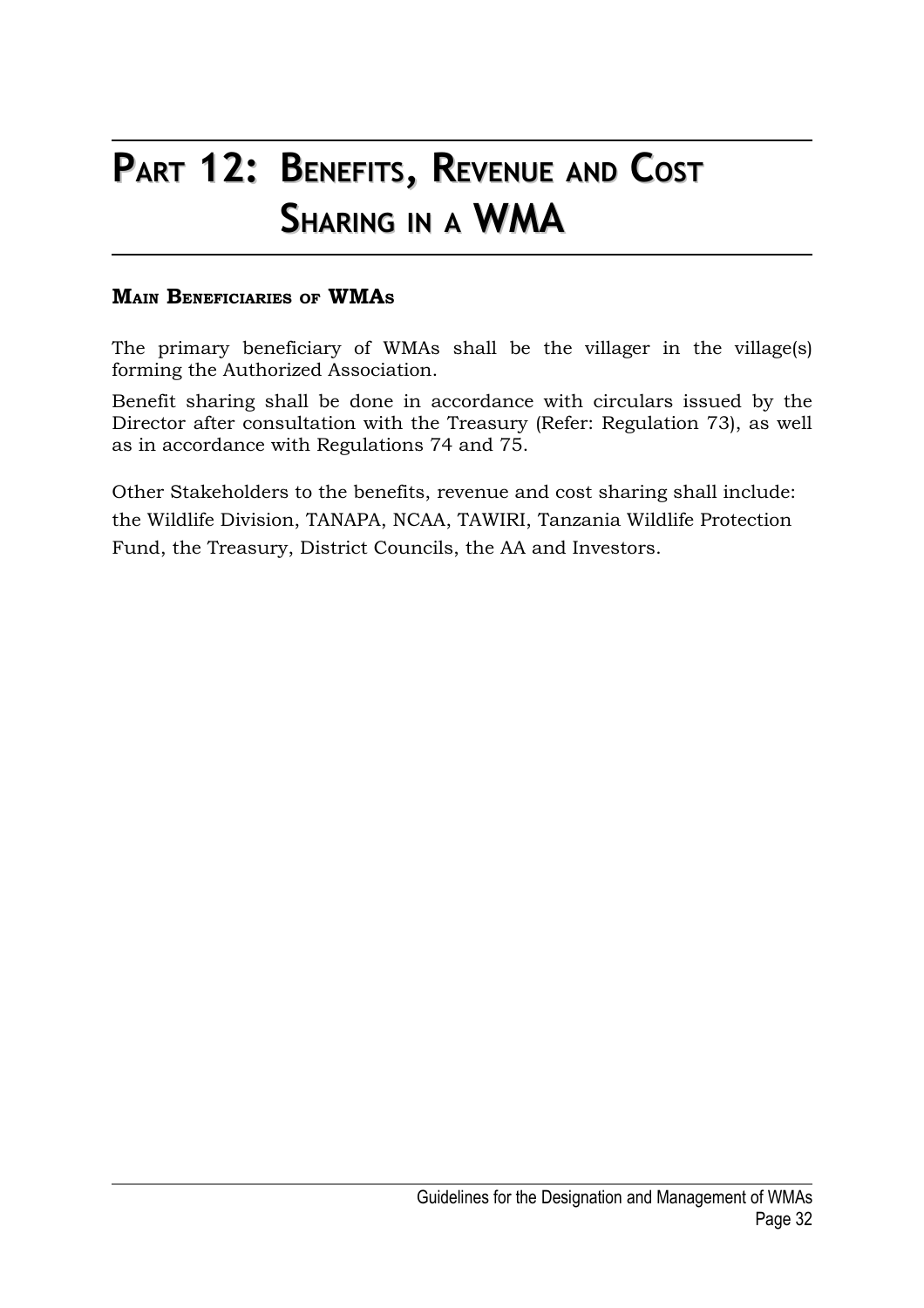#### **THE ROLE OF THE AUTHORIZED ASSOCIATION**

- The Authorized Association shall be responsible for financial management of the revenues accrued from different forms of resource utilization in a WMA and will be guided by regulation 73 (2) on the application of its gross revenue.
- In collaboration with the Village Council, the AA shall ensure that application for shared benefits targets economic development and poverty reduction strategies.
- The AA shall prepare an annual budget and action plan at the beginning of each financial year.
- This budget and action plan shall be submitted to the Village Council, which in turn shall submit the same to the Village Assembly for Approval.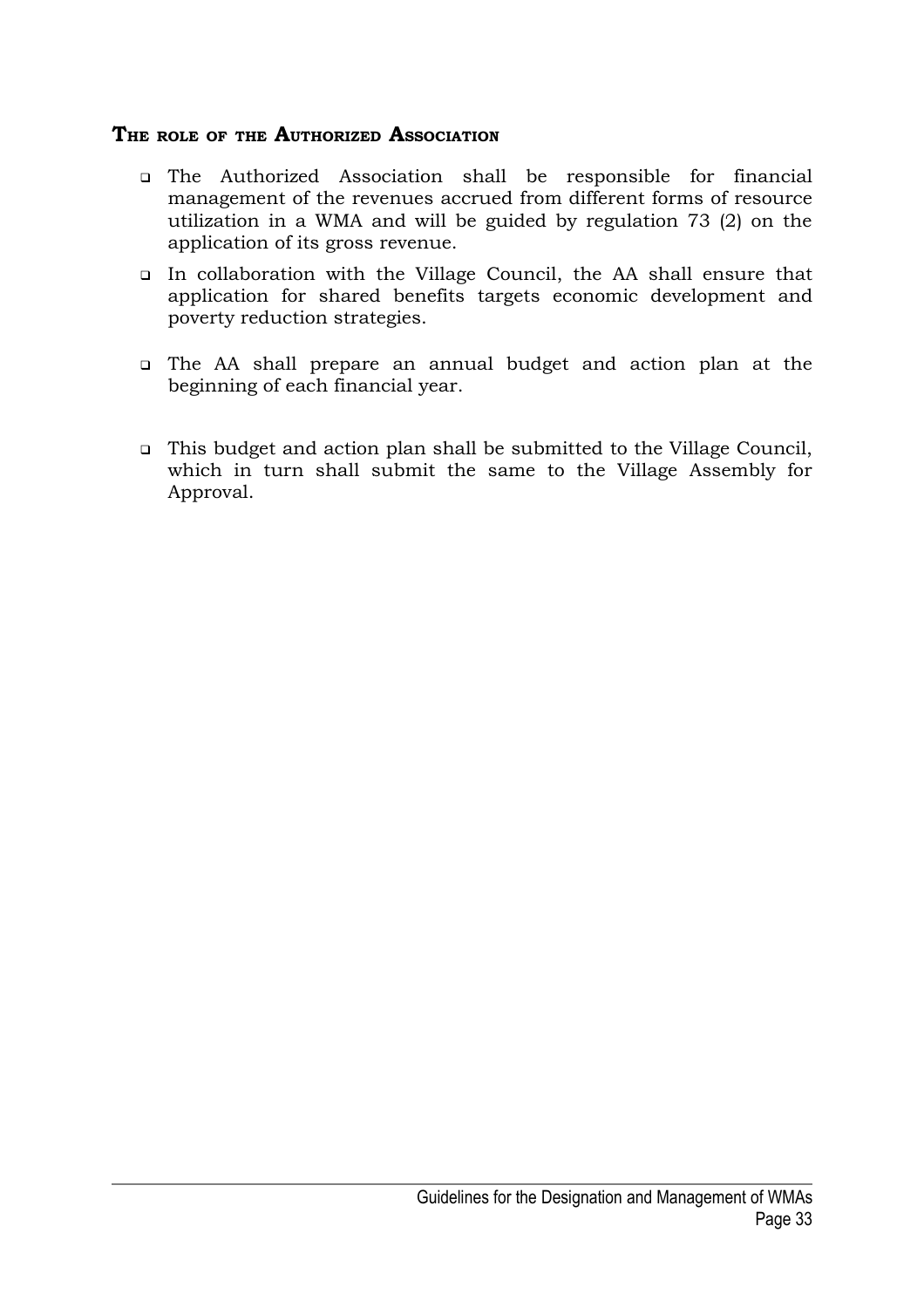- To ensure the achievement of the objectives intended under the benefits, revenue and cost sharing plan in a WMA, the AA will be required to do the following:
	- Implement its action plan
	- Comply with procedures for the disbursement of funds, payment of taxes, dues and other contributions in accordance with the action plan.
	- Open a bank account and ensuring prompt banking of revenues
	- Maintain books of accounts
	- Avail to all its member village(s) its quarterly, semi-annual and annual financial reports through its offices and at the Village Assembly.

### **What if the WMA covers more than one District?**

In cases where the WMA covers more than one District, the Inter-District Natural Resources Advisory Body shall have the duty to advise and provide guidance on the preparation of an annual budget and action by the AA.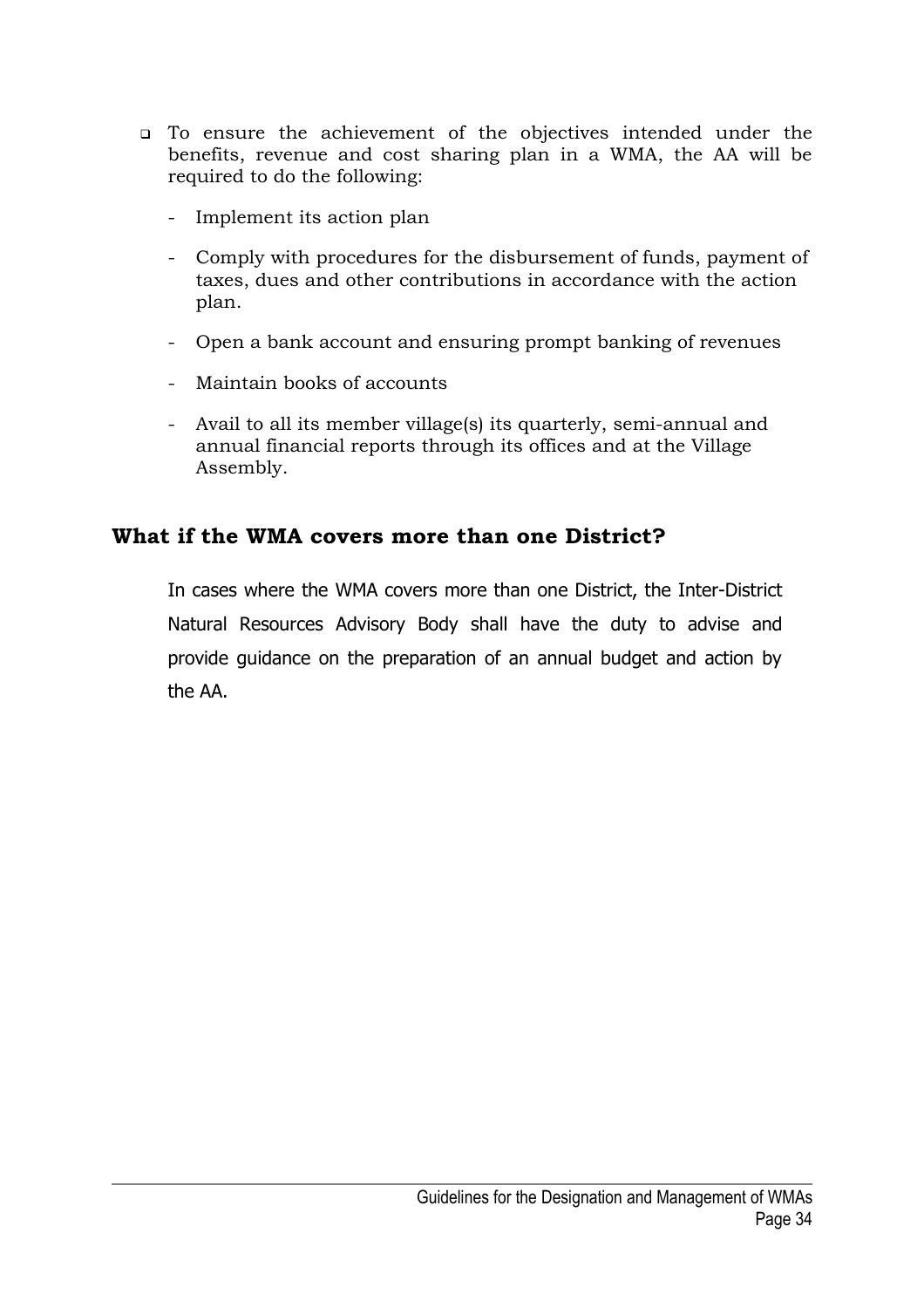# **PART 13: INSTITUTIONS IN THE MANAGEMENT OF WMA<sup>S</sup>**

There are a number of institutions that are responsible for the management of a WMA. These include among others:

- Authorized Associations
- Village Councils
- Village Assembly
- District Council
- District Natural Resources Advisory Body
- Wildlife Division
- Ministry of Natural Resources and Tourism
- TANAPA, NCAA, TAWIRI
- Non-Governmental Organizations
- Individual Investors

### **SPECIFIC ROLES AND RESPONSIBILITIES OF OTHER INSTITUTIONS**

### **Non-Governmental Organizations**

After being recommended by the Director and approved by the Minister, NGOs may provide financial and technical assistance to the AA. More specifically however, NGOs are responsible for the following:

- To facilitate the initiation and establishment of WMAs in collaboration with the Director, TANAPA, NCAA, appropriate Game Reserves or National Parks management and the District Council.
- To collaborate with the Director and District Councils in the sensitization of communities to form WMAs
- To facilitate the formation of Community-Based Organization
- To support villages to prepare LUPs
- To facilitate preparation of by-laws
- To provide technical advice to the AA in collaboration with the Director and District Councils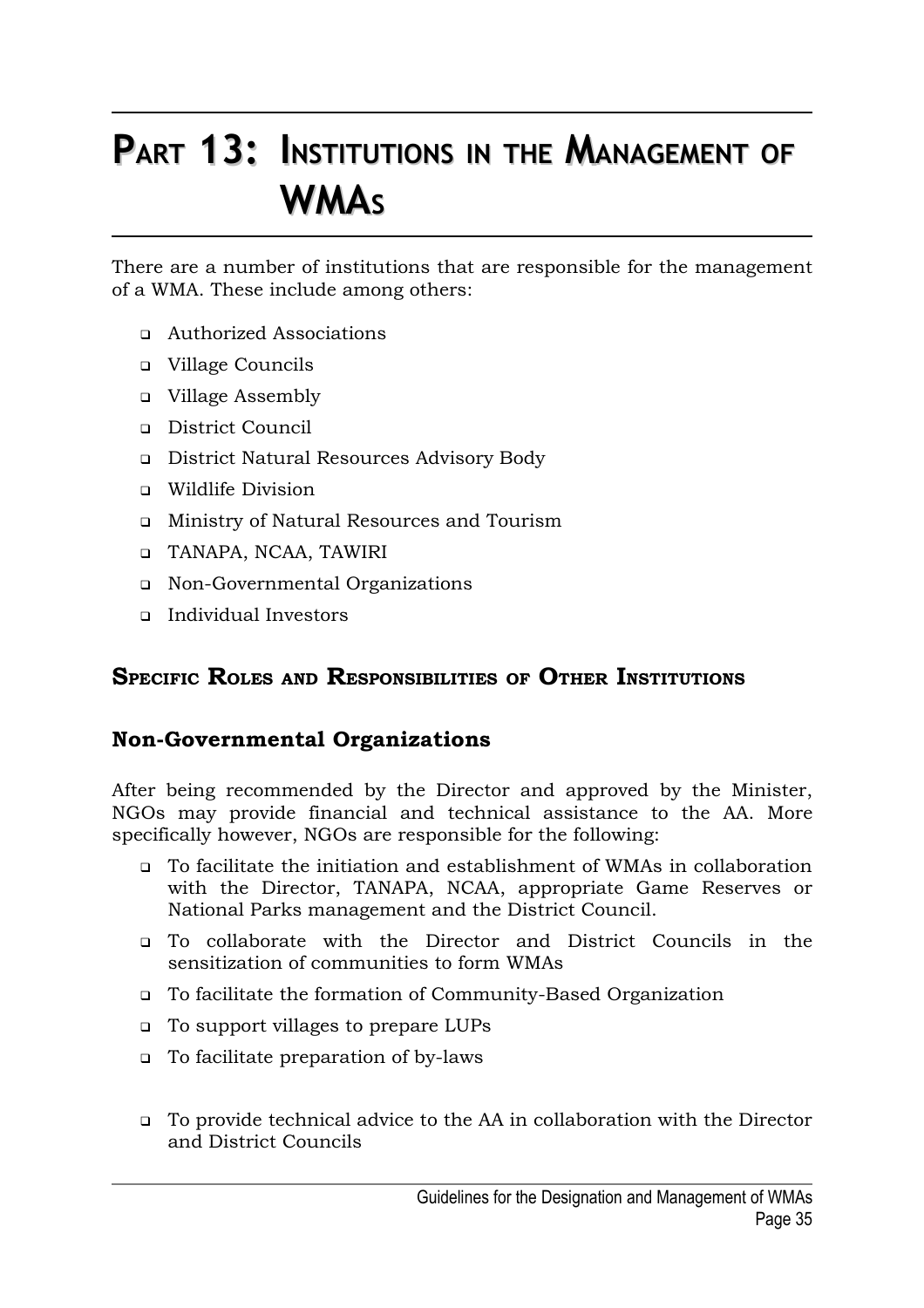- To undertake capacity building activities (financial management, annual action plans, audits, strategic action plans and gender mainstreaming)
- To participate in the District Natural Resources Advisory Body upon request
- To collaborate with wildlife authorities in resource monitoring

### **The Private Sector**

The role of the private sector in relation to the management of WMAs is mainly in the areas of investment, promotion and marketing, protection of natural resources, sharing of ideas and payment of taxes.

Specifically, the private sector participates in the management of WMAs as follows:

- Entering into Investment Agreements on resource utilization in the WMA with AA under Regulation 63.
- Entering into Joint Ventures under Regulation 64
- Promotion and Marketing WMA resources in accordance with the regulations
- Assisting in the protection of natural resources
- Participating in the District Natural Resources Advisory Body meetings upon request
- Paying AA and government dues fully and promptly.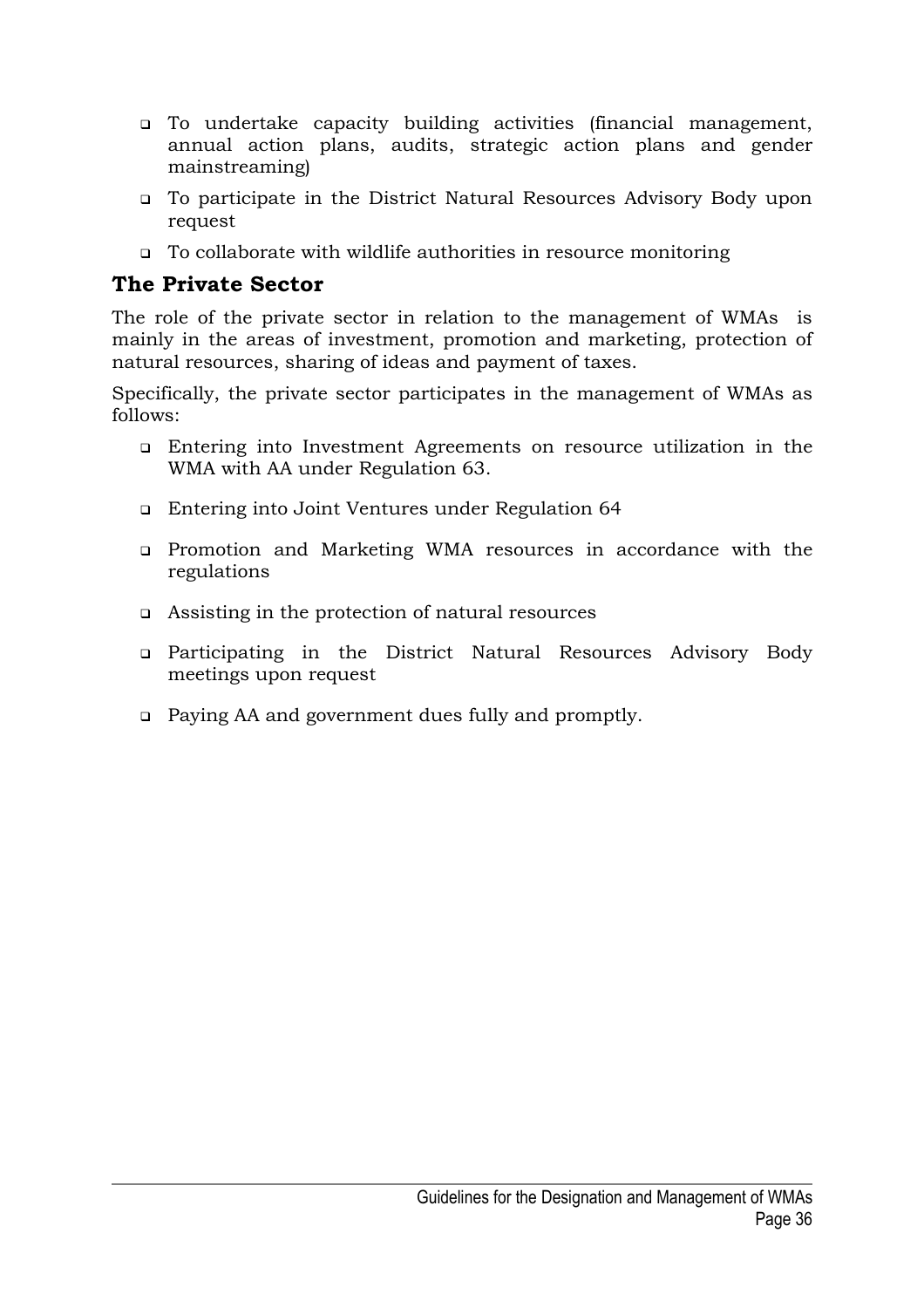# **PART 14: CROSS-CUTTING ISSUES**

Institutions that are responsible for the management of WMAs will be guided by the following cross cutting issues:

### **Gender Mainstreaming**

All decisions to be made as part of the management of WMAs should take into consideration the sex, physical disability and age of the people who will be affected by the decision.

To achieve this objective, the following should always be considered:

- Resource management and decision making at all levels in a WMA shall be gender mainstreamed.
- All undertakings in a WMA will be done in consistency with the relevant policies and regulations on gender.
- During initiation stages, efforts will be directed to the women in an AA for the purpose of building their capacity to take part in effective management of WMAs.
- All committees that will be formed by an AA will observe indiscriminate and fair gender representation.
- Gender sensitive provisions contained in the Village Land Act, 1999 should also guide the management of village lands related to WMAs (Refer: Sections 3, 20, 23, 33, 35 and 45 of the Village Land Act, 1999).

### **Support to WMAs**

For the purpose of facilitating successful management and establishment of WMAs, provision of grants in terms of materials, funds, services and technical expertise to the villages shall be in accordance with the regulations and guidelines:

- Any interested party may provide support to the AA
- The Wildlife, Forestry, Fisheries, Bee Keeping and Tourism Divisions, TANAPA, NCAA, TAWIRI and District councils are obliged to support the AA by working harmoniously in order to achieve the objectives of the WPT.
- The TANAPA and the NCAA will assist in the management of WMA's outside their areas of jurisdiction in accordance with Regulation 33.
- Support will be provided with the intention of phasing it out as a WMA becomes self-sustaining.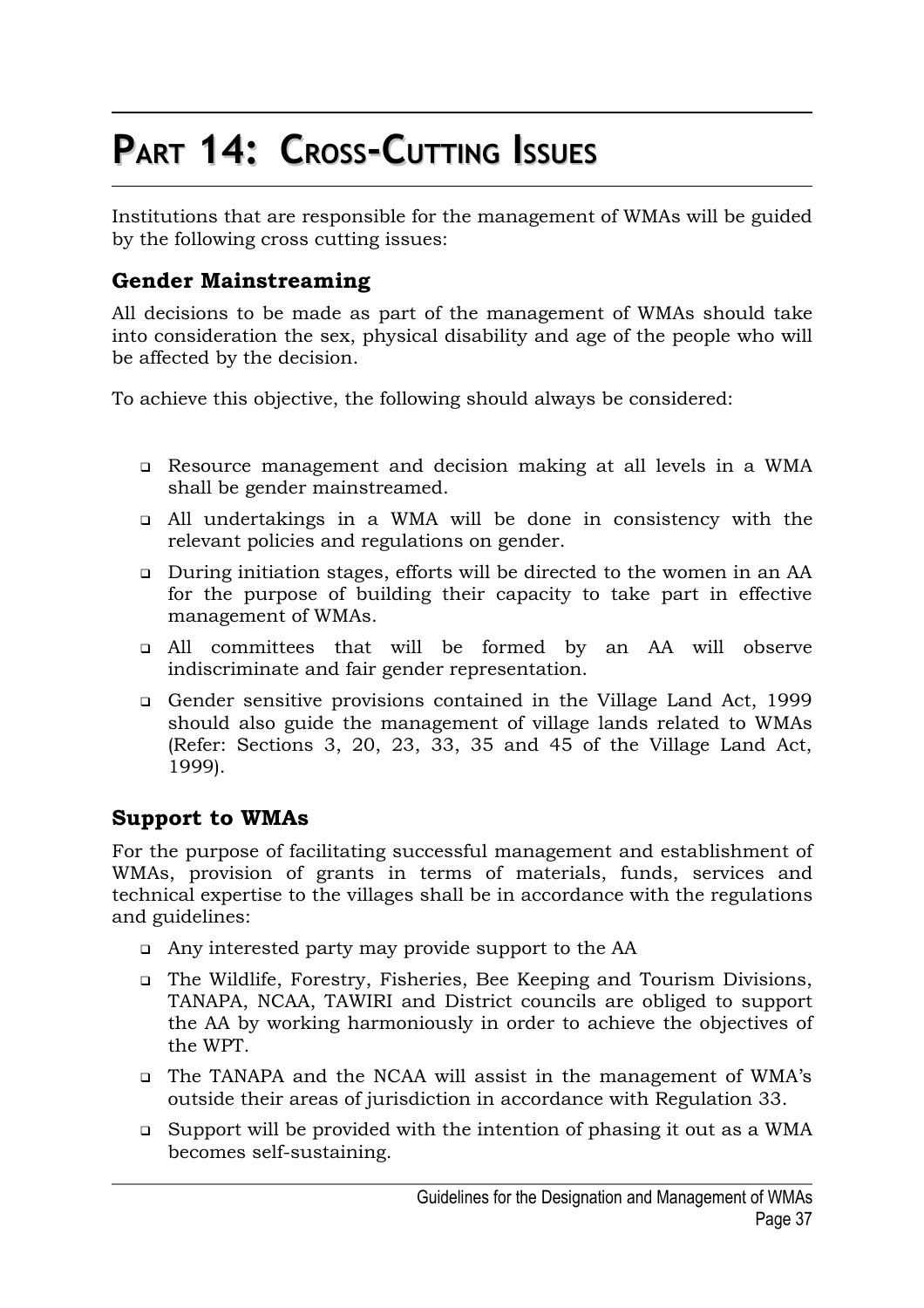- In ensuring phasing of the support, the supporting organization will do the following:
	- Identify and list types of support
	- Decide on the phases of giving support
	- Correlate support and withdrawal with phasing
- All support should observe the following phases:
	- Initiation
	- Sensitization and organizing of the communities
	- Implementation/management
	- Consolidation
	- Withdrawal

### **Capacity Building**

Capacity building will involve the provision of education, training, other information and supply of appropriate facilities to develop the technical and professional capacity of all stakeholders at different levels in respect of the management of WMAs.

Considerations for capacity building in the management of WMAs will include the following:

- Targeting villages, groups/institutions (AA, Village Game Scouts, Village Councils and Ward Development Committee), District Councils (Natural Resources experts; and District/ Inter-District Advisory Body) and employees/office bearers of the AA (Book-keepers, Village leaders and others).
- Preparation of standardized and tailor-made or targeted training materials by the Director.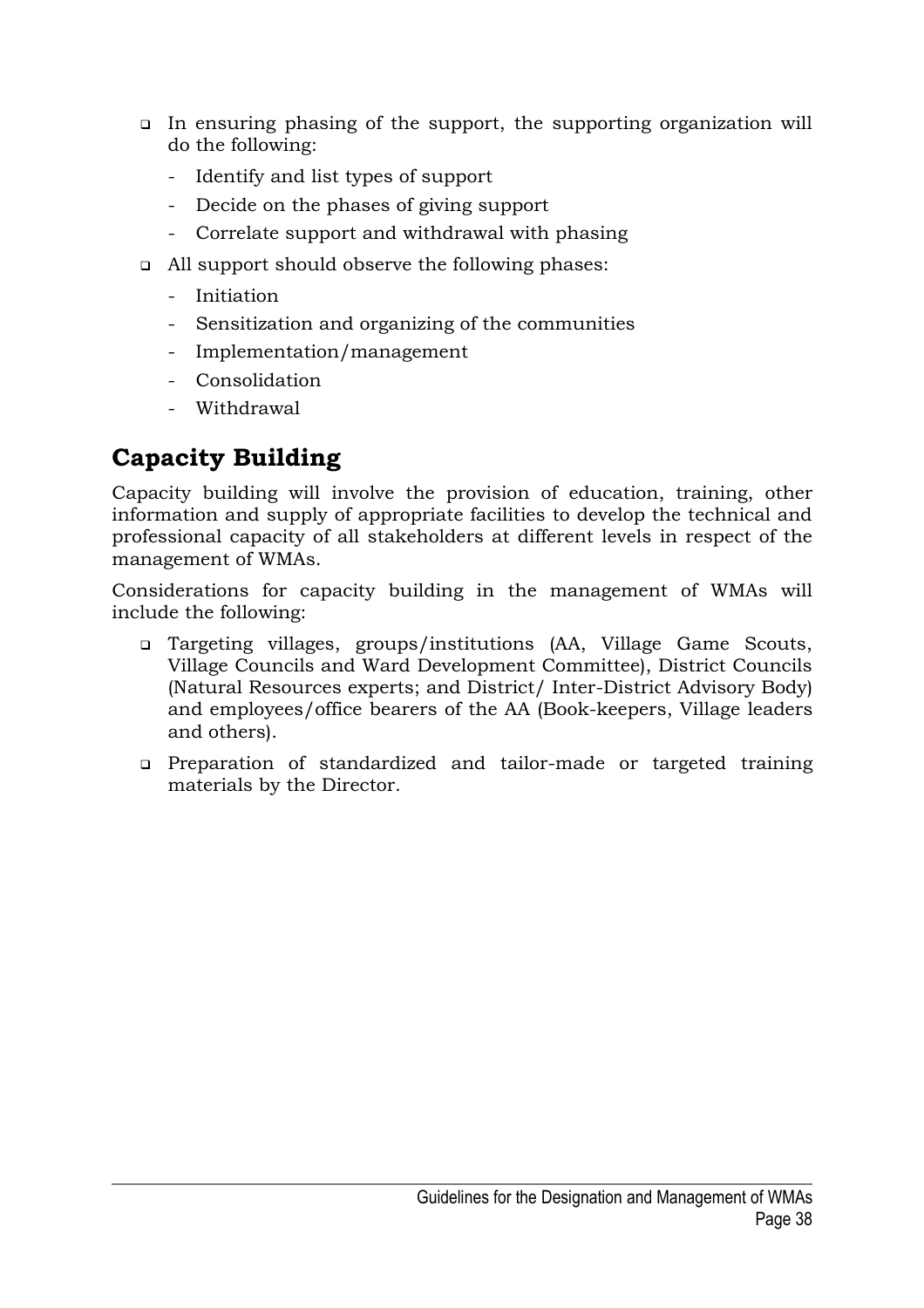- Facilitation will be provided by Donor Agencies, NGOs, WD, NCAA/TANAPA, District Natural Resource Experts, Wildlife training institutions and professionals, legal and management consultants.
- The cultural, educational and other background of the target groups, existing traditional knowledge, gender, their expressed needs and critical skills for resource management and entrepreneurship will also be considered.
- Training in wildlife management will be guided by the Wildlife Policy of Tanzania, 1998 and other existing policies related to natural resources.
- Endorsed training syllabus on basic wildlife management by the Director
- The AA will identify needs for competence building and seek opportunities to be developed by facilitators subject to consultation with the Director.

### **Cross Sectoral Coordination**

The District Natural Resource Advisory Body will have the duty to harmonize issues of different sectors that have direct or indirect bearing on the functioning of WMAs.

The District Natural Resources Advisory Body at the District or inter-district level will advice the Director, District Council(s), the AA and the Village Council(s) on ways to better execute activities related to the management of WMAs within their areas of jurisdiction.

The District Natural Resources Advisory Body will be established for the purpose of maintaining professionalism and adherence to the respective District development vision.

The District Natural Resources Advisory Body and the AA will have the duty to recognize sectoral policies, laws, regulations, guidelines, procedures and international conventions and treaties related to the management of natural resources (Refer: Regulation 30).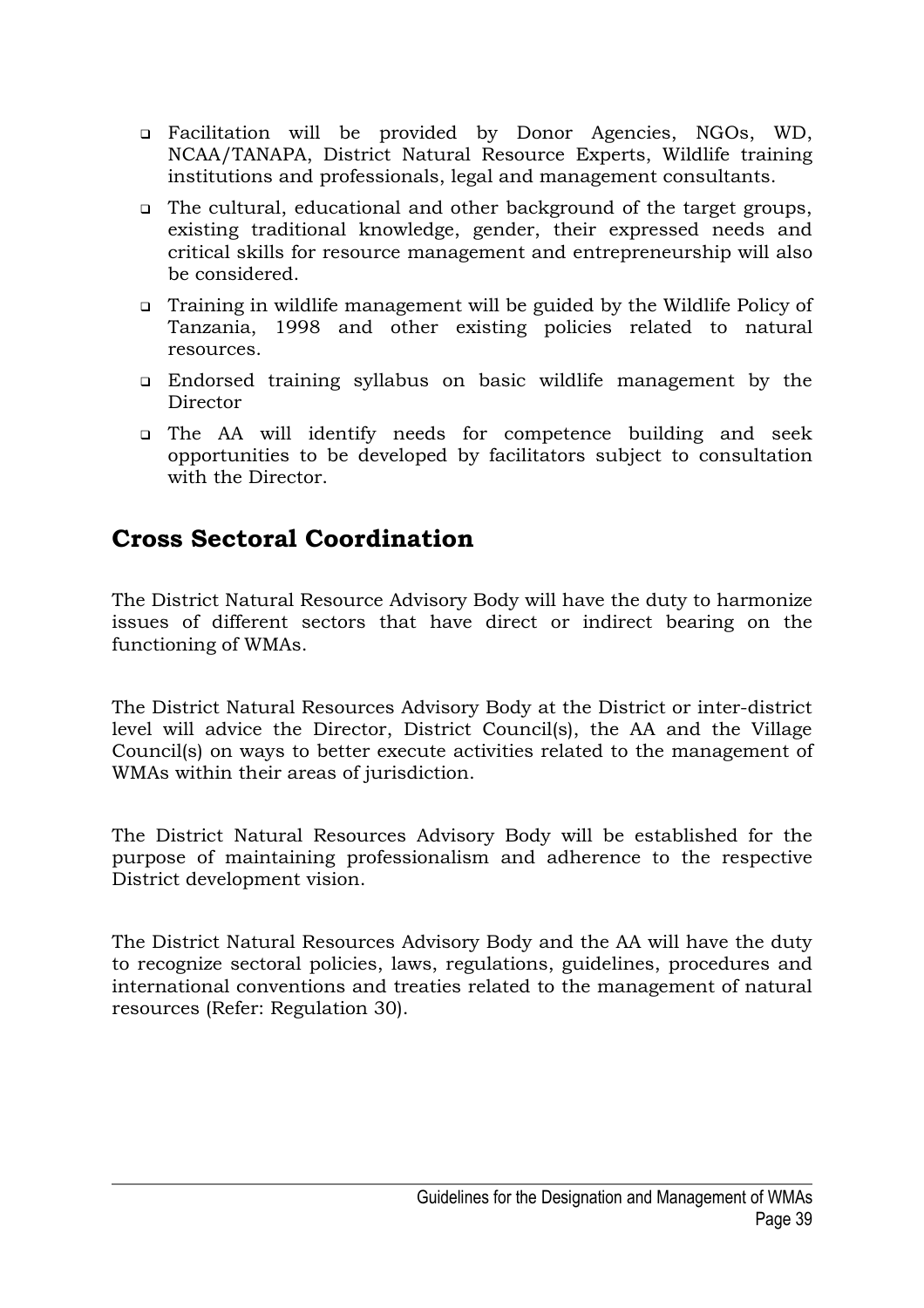### **Conflict Management and Arbitration in a WMA**

*What determines the presence of a Conflict?*

When three quarters of the members in an AA want to terminate their membership, a conflict will be deemed to have occurred and shall be referred to an arbitration process committee, tribunal or arbitrator, as provided for that matter under the constitution.

*What should be done when a conflict arises?*

In the event that there are differing interests, ideas and/or practices related to the management of the WMA, the Regulations shall govern the efforts to be made to prevent and/or arbitrate such conflicts (Refer: Regulations 30, 67, 68 and 69).

When there is a dispute between the parties involved in the WMA and their constitution does not provide the mode of dispute settlement, the parties shall apply the Arbitration Ordinance.

The AA constitution shall provide for methods of resolving conflicts.

Arbitrations shall be in accordance with the laws of the country.

Conflict management shall be participatory as much as possible, gender mainstreamed, transparent and compliant to the Constitution and Laws of the country.